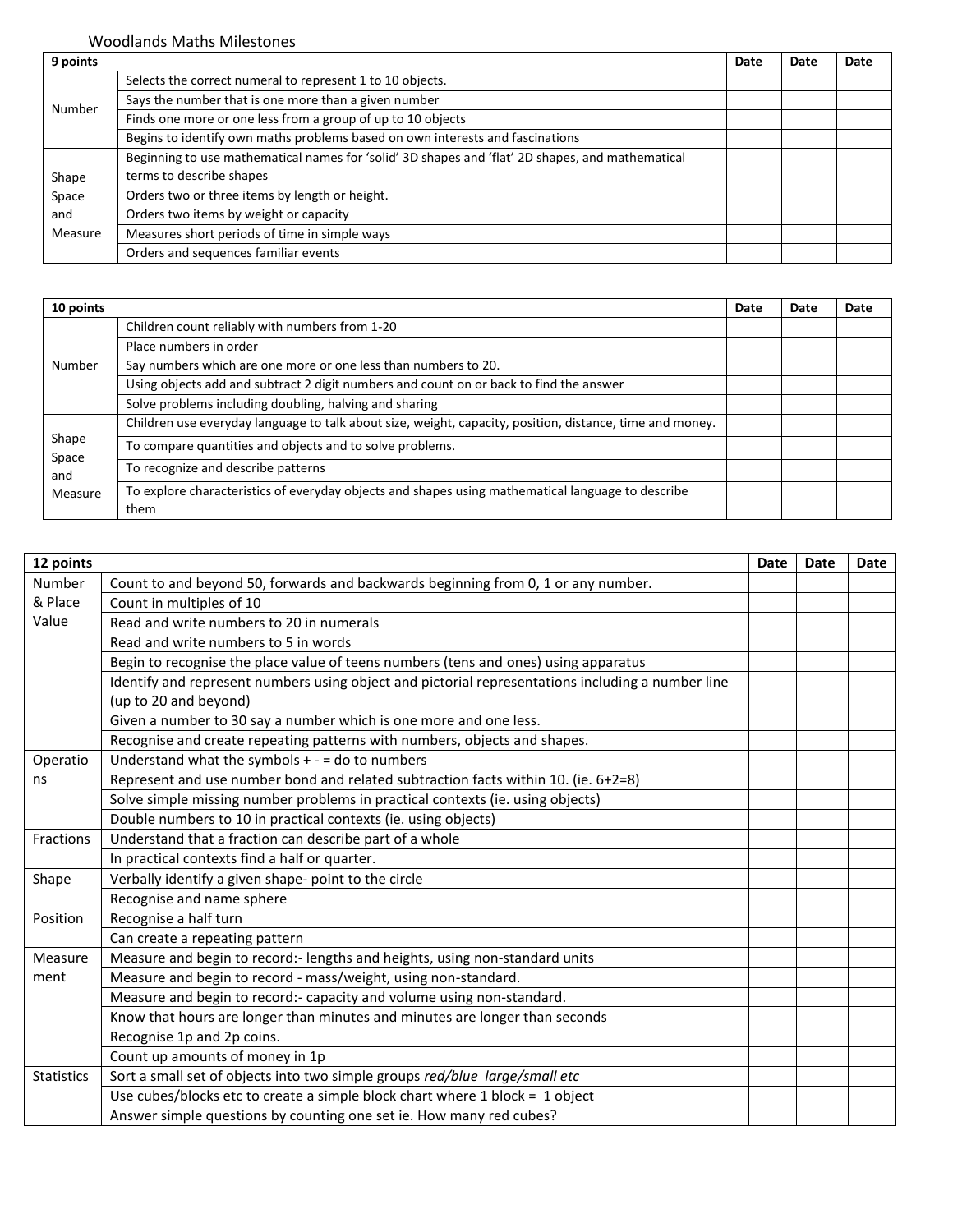| 14 points         |                                                                                                                            | Date | Date | Date |
|-------------------|----------------------------------------------------------------------------------------------------------------------------|------|------|------|
| Number            | Count up to 100, forwards and backwards beginning from 0, 1 or any number.                                                 |      |      |      |
| & Place           | Count in multiples of 2 and 10                                                                                             |      |      |      |
| Value             | Read and write numbers to 50 in numerals                                                                                   |      |      |      |
|                   | Read and write numbers to 10 in words                                                                                      |      |      |      |
|                   | Recognise the place value of teens numbers (tens and ones)                                                                 |      |      |      |
|                   | Identify and represent numbers using object and pictorial representations including a number line<br>(up to 50 and beyond) |      |      |      |
|                   | Begin to use the language of equal to, more than, less than, fewer, most and least                                         |      |      |      |
|                   | Given a number to 50 say a number which is one more and one less.                                                          |      |      |      |
|                   | Identify odd and even numbers linked to counting in 2s from 0                                                              |      |      |      |
| Operatio          | Record own addition and subtraction calculations using the correct symbols.                                                |      |      |      |
| ns                | Know number bonds to 10 and related subtraction facts. (ie. $6 + 4 = 10$ )                                                 |      |      |      |
|                   | Add and subtract a 1 digit number to a teen numbers including 0 (using objects and pictorial<br>representations)           |      |      |      |
|                   | Solve one step problems that involve addition and subtraction of a one digit and teens number.                             |      |      |      |
|                   | (using objects and pictorial representations)                                                                              |      |      |      |
|                   | Solve missing number problems involving known number facts ie. 4 +<br>$= 10$                                               |      |      |      |
|                   | Recall doubles of all numbers to 5 and corresponding halves.                                                               |      |      |      |
|                   | Solve one step problems that involve multiplication and division, calculating using objects or<br>pictures.                |      |      |      |
| Fractions         | Understand that a unit fraction represents one equal part of a whole.                                                      |      |      |      |
|                   | Recognise, find and name a half as one of two equal parts of an object or shape.                                           |      |      |      |
|                   | Recognise, find and name a quarter as one of four equal parts of an object or shape.                                       |      |      |      |
| Shape             | Match common 2d shapes to given names                                                                                      |      |      |      |
|                   | Recognise and name pyramids                                                                                                |      |      |      |
| Position          | Recognise a quarter turn                                                                                                   |      |      |      |
| Measure           | Measure and begin to record:- lengths and heights, using standard units                                                    |      |      |      |
| ment              | Measure and begin to record - mass/weight, using standard units                                                            |      |      |      |
|                   | Measure and begin to record:- capacity and volume using standard units                                                     |      |      |      |
|                   | Recognise half past quarter past and quarter to                                                                            |      |      |      |
|                   | Recognise 5p and 10p coins.                                                                                                |      |      |      |
| <b>Statistics</b> | Sort numbers and shapes into simple groups given the criterion (linked to number/shape                                     |      |      |      |
|                   | knowledge)                                                                                                                 |      |      |      |
|                   | Colour in a pre drawn block diagram where $1$ block = $1$ object                                                           |      |      |      |
|                   | Answer simple questions by counting more than one set ie. How many blues cubes, how many red                               |      |      |      |
|                   | cubes?                                                                                                                     |      |      |      |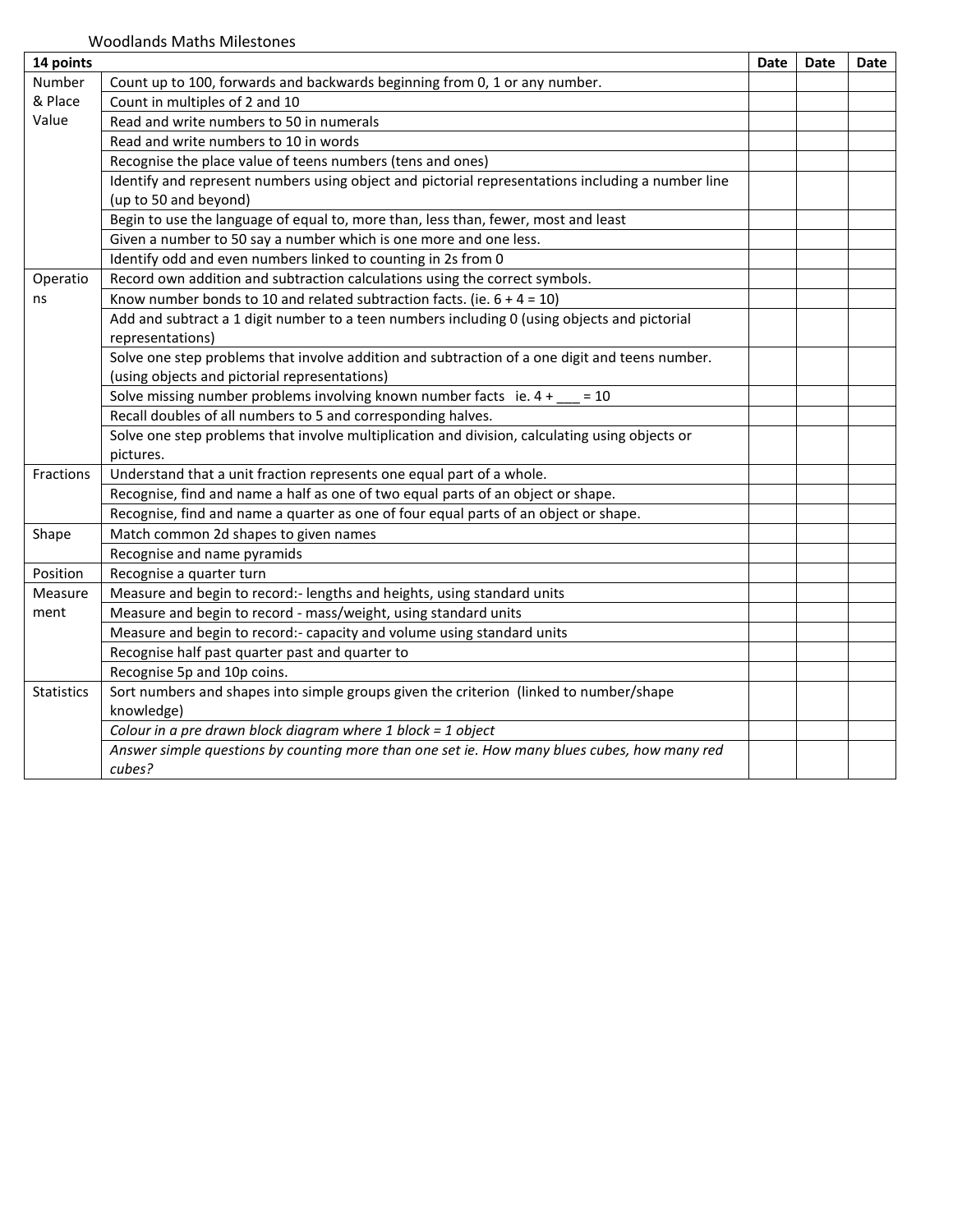| 16 points  |                                                                                                        | Date | Date | Date |
|------------|--------------------------------------------------------------------------------------------------------|------|------|------|
| Number     | Count to and across 100, forwards and backwards beginning from 0, 1 or any number.                     |      |      |      |
| & Place    | Count in multiples of 2,5 and 10s                                                                      |      |      |      |
| Value      | Read and write numbers to 100 in numerals                                                              |      |      |      |
|            | Read and write numbers from 1 to 20 in words.                                                          |      |      |      |
|            | Begin to recognise the place value of numbers beyond 20 (tens and ones)                                |      |      |      |
|            | Identify and represent numbers using object and pictorial representations including a number line      |      |      |      |
|            | (up to 100 and beyond)                                                                                 |      |      |      |
|            | Use the language of equal to, more than, less than, fewer, most and least                              |      |      |      |
|            | Given a number (up to 100) identify one more and one less                                              |      |      |      |
|            | Recognise and create repeating patterns with numbers, objects and shapes.                              |      |      |      |
|            | Solve problems and practical problems involving all of the above                                       |      |      |      |
| Operatio   | Read, write and interpret mathematical statements involving addition $(+)$ subtraction $(-)$ and $(=)$ |      |      |      |
| ns         | signs.                                                                                                 |      |      |      |
|            | Represent and use number bonds and related subtraction facts within 20. (ie. 12 + 4 = 16)              |      |      |      |
|            | Add and subtract one digit and two digit numbers to 20 including 0 (using objects and pictorial        |      |      |      |
|            | representations)                                                                                       |      |      |      |
|            | Solve one step problems that involve addition and subtraction (using objects and pictorial             |      |      |      |
|            | representations)                                                                                       |      |      |      |
|            | Solve missing number problems such as $7 = ? - 9$                                                      |      |      |      |
|            | Recall and use doubles of all numbers to 10 and corresponding halves.                                  |      |      |      |
|            | Solve one step problems that involve multiplication and division, calculating using objects, pictures  |      |      |      |
|            | and arrays with the support of the teacher.                                                            |      |      |      |
| Fractions  | Recognise, find and name a half as one of two equal parts of an object, shape or quantity.             |      |      |      |
|            | Recognise, find and name a quarter as one of four equal parts of an object, shape or quantity.         |      |      |      |
|            | Recognise and name common 3-D shapes, including cuboids (including cubes), pyramids and                |      |      |      |
|            | spheres                                                                                                |      |      |      |
|            | Describe movement, including whole, half, quarter and three-quarter turns                              |      |      |      |
| Position   | Describe position and direction                                                                        |      |      |      |
|            | Recognise and create repeating patterns with objects and shapes                                        |      |      |      |
| Measure    | Measure and begin to record using non-standard and then manageable standard units -lengths and         |      |      |      |
| ment       | heights, capacity, time and mass.                                                                      |      |      |      |
|            | Compare, describe and solve practical problems for: - lengths and heights, capacity, time and mass     |      |      |      |
|            | (for example, long/short, longer/shorter, tall/short, double/half)                                     |      |      |      |
|            | Recognise and use language relating to dates, including days of the week, weeks, months and years      |      |      |      |
|            | Sequence events in chronological order using language (for example, before and after, next, first,     |      |      |      |
|            | today, yesterday, tomorrow, morning, afternoon and evening                                             |      |      |      |
|            | Tell the time to the hour and half past the hour and draw the hands on a clock face to show these      |      |      |      |
|            | times                                                                                                  |      |      |      |
|            | Recognise and know the value of different denominations of coins and notes                             |      |      |      |
|            | Count up small amounts of money with a combination of 1p, 2p and 10p coins                             |      |      |      |
| Statistics | Sort objects, numbers and shapes to a given criterion and their own                                    |      |      |      |
|            | Present and interpret data in block diagrams using practical equipment                                 |      |      |      |
|            |                                                                                                        |      |      |      |
|            | Ask and answer simple questions by counting the number of objects in each category                     |      |      |      |
|            | Ask and answer questions by comparing categorical data                                                 |      |      |      |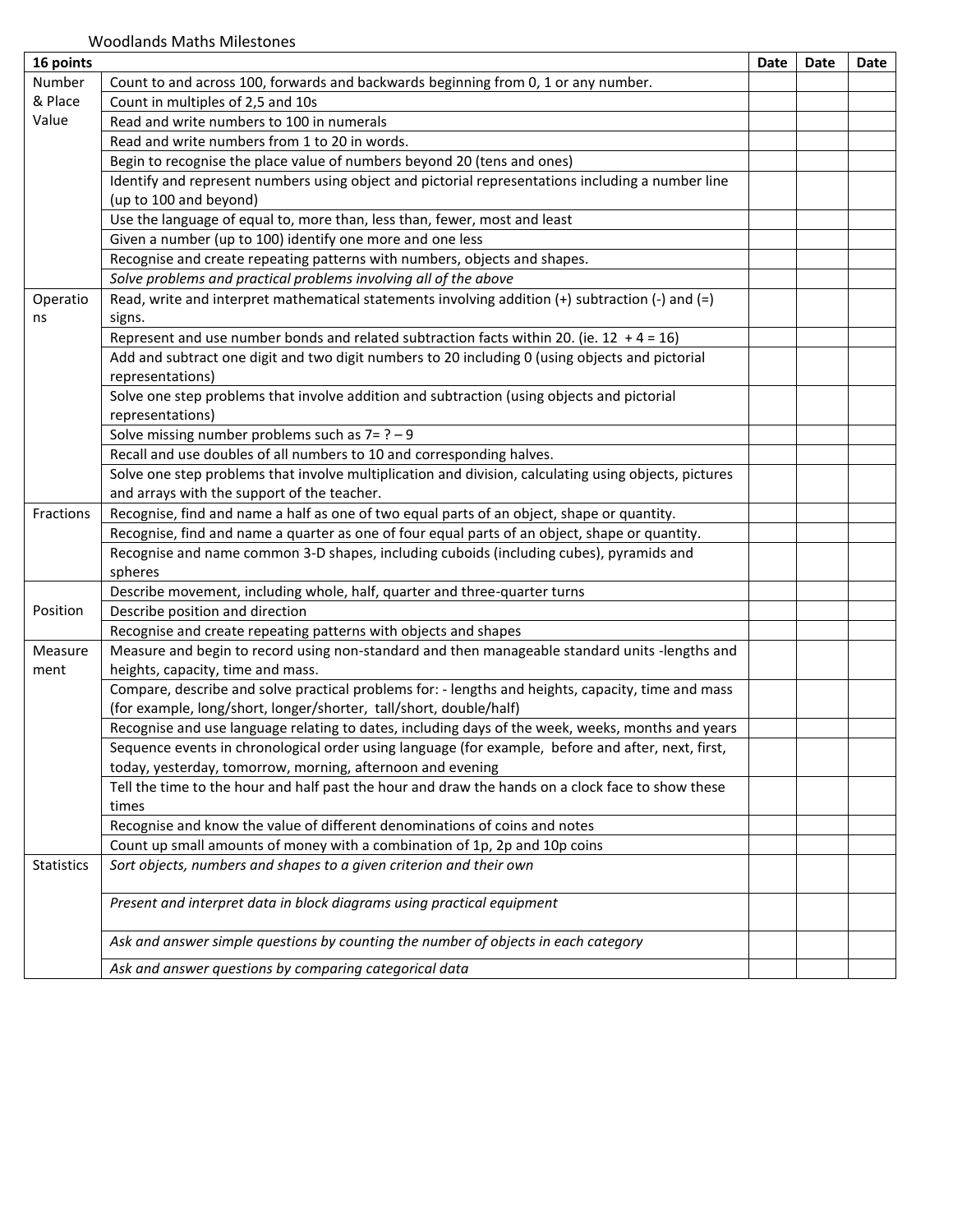| 18 points         |                                                                                                             | Date | Date | Date |
|-------------------|-------------------------------------------------------------------------------------------------------------|------|------|------|
| Number            | The pupil can recall doubles and halves to 20 (e.g. pupil knows that double 2 is 4, double 5 is 10          |      |      |      |
| and               | and half of 18 is 9).                                                                                       |      |      |      |
| place             | The pupil can partition a two digit number into tens and one showing an understanding of place              |      |      |      |
| value             | value, though may still need to use apparatus to support them (e.g. by stating the difference in            |      |      |      |
|                   | the tens and ones between 2 numbers i.e. 77 and 33 as a difference of 40 for the tens and a                 |      |      |      |
|                   | difference of 4 for the ones; by writing number statements such as $35 < 53$ and $42 > 36$ ).               |      |      |      |
|                   | The pupil can count in twos, fives and tens from 0 and use counting strategies to solve problems            |      |      |      |
|                   | (e.g. count the number of chairs in a diagram when the chairs are organised in 7 rows of 5 by               |      |      |      |
|                   | counting in fives).                                                                                         |      |      |      |
|                   | The pupil can read and write numbers correctly in numerals up to 100 (e.g. can write the                    |      |      |      |
|                   | numbers 14 and 41 correctly).                                                                               |      |      |      |
|                   | Read and write numbers in words up to 20 and numerals up to 100 and beyond                                  |      |      |      |
|                   | Know which place is tens and ones in a number and use apparatus to partition                                |      |      |      |
|                   | Say which number is larger or smaller in a pair of 2 digit numbers.                                         |      |      |      |
|                   | Find 1 more or less than any number to 100 including crossing 10s boundaries.                               |      |      |      |
|                   | Round numbers to 30 to the nearest 10                                                                       |      |      |      |
| Addition          | The pupil can recall four of the six number bonds for 10 and reason about associated facts (e.g.            |      |      |      |
| and               | 6+4=10, therefore 4+6=10)                                                                                   |      |      |      |
| subtracti         | The pupil can add and subtract a two-digit number and ones and a two-digit number and tens                  |      |      |      |
| on                | where no regrouping is required (e.g. $23 + 5$ ; $46 + 20$ ), they can demonstrate their method using       |      |      |      |
|                   | concrete apparatus or pictorial representations.                                                            |      |      |      |
|                   | To recognise and use the vocabulary of subtraction including take away, less than, minus,                   |      |      |      |
|                   | subtract and understand what this does to a number.                                                         |      |      |      |
|                   | Understand that the largest number must go first in a subtraction and why.                                  |      |      |      |
|                   | Be able to add five to make the next multiple of 10. (ie. $45 + 5 = 50$ )                                   |      |      |      |
|                   | Give the inverse calculation when given a simple addition or subtraction.                                   |      |      |      |
| Multiplic         | Represent multiplication as 'lots of' using drawn method independently.                                     |      |      |      |
| ation &           | Understand division as sharing and represent using objects or drawing                                       |      |      |      |
| Division          | With support, understand the number sentence for division.                                                  |      |      |      |
|                   | Recognise the symbols for multiplication and division and what they do to numbers.                          |      |      |      |
| Fractions         | Understand the notation used to represent fractions (a number on the bottom and a number of                 |      |      |      |
|                   | the top) and what each number represents.                                                                   |      |      |      |
|                   | Recognise, name, write and find the notation for $\frac{1}{2}$ , $\frac{1}{4}$ and $\frac{3}{4}$ of a shape |      |      |      |
| Shape             | The pupil can recognise and name triangles, rectangles, squares, circles, cuboids, cubes,                   |      |      |      |
|                   | pyramids and spheres from a group of shapes or from pictures of the shapes                                  |      |      |      |
|                   | Identify and describe the properties of 3-D shapes using faces                                              |      |      |      |
| Position          | Use mathematical vocabulary to describe position, direction and movement, including                         |      |      |      |
| &                 | movement in a straight line and rotation as a turn                                                          |      |      |      |
| Direction         | Create a sequence or pattern using 2D shapes                                                                |      |      |      |
| Measure           | The pupil can know the value of different coins                                                             |      |      |      |
| ment              | Pick out the coins needed to give an amount of money up to 50p                                              |      |      |      |
|                   | Understand the difference between length/height / capacity and mass and say what equipment                  |      |      |      |
|                   | you would use to measure each.                                                                              |      |      |      |
|                   | Develop more accuracy when measuring using standard measures introduced in year 1 (ie.                      |      |      |      |
|                   | measure a line with a ruler in cm)                                                                          |      |      |      |
|                   | Compare two measurements (of length, mass, capacity) in standard units using appropriate                    |      |      |      |
|                   | vocabulary (the 10cm pencil is longer than the 5cm pencil)                                                  |      |      |      |
|                   | Understand and use the language hour, minute, second, week. Month, year in everyday                         |      |      |      |
|                   | discussions and know the number of days in a week / months in a year                                        |      |      |      |
|                   | Tell the time 'quarter past' and quarter past the hour and draw the hands on a clock face to                |      |      |      |
|                   | show these times.                                                                                           |      |      |      |
| <b>Statistics</b> | Use a simple sorting diagram to sort objects, numbers and common 2-D and 3-D shapes and                     |      |      |      |
|                   | everyday objects i.e. a simple table with headings                                                          |      |      |      |
|                   | Complete simple pictograms, block diagrams and simple tables                                                |      |      |      |
|                   |                                                                                                             |      |      |      |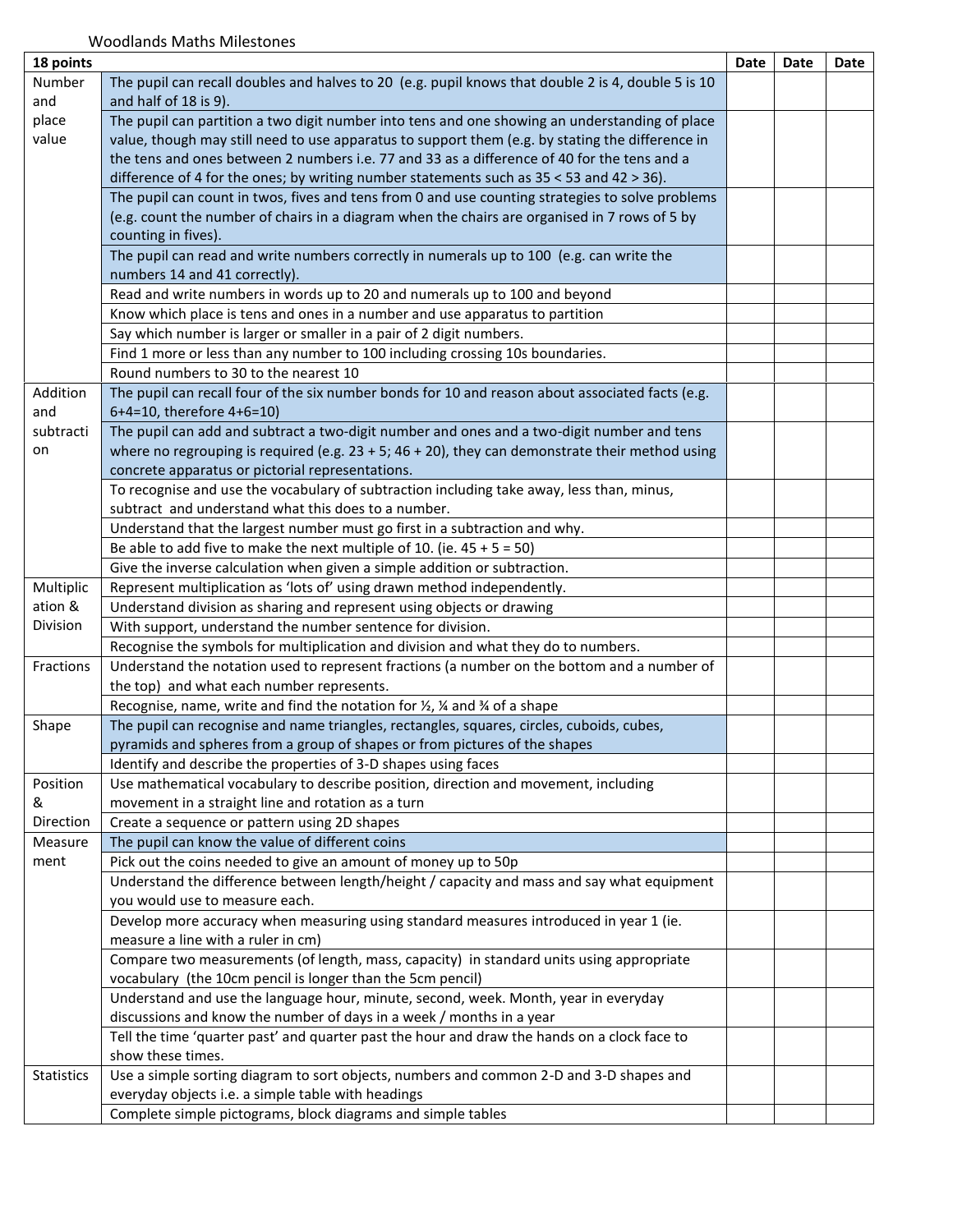| 20 points         |                                                                                                     | Date | Date | Date |
|-------------------|-----------------------------------------------------------------------------------------------------|------|------|------|
| Number            | Read and write numbers in words up to 50 and numerals up to 100 and beyond.                         |      |      |      |
| & Place           | Understand which place is worth the most in a number.                                               |      |      |      |
| Value             | Represent numbers using different representations including the number line ie. locate the          |      |      |      |
|                   | position of a number on a blank number line.                                                        |      |      |      |
|                   | Order a set of 2 digit numbers.                                                                     |      |      |      |
|                   | Find 10 more or 10 less than a multiple of 10                                                       |      |      |      |
|                   | Round numbers to 50 to the nearest 10.                                                              |      |      |      |
|                   | Recognise and continue sequences in 1, 2s, 5s and 10s from any number.                              |      |      |      |
|                   | The pupil can partition two-digit numbers into different combinations of tens and ones. This        |      |      |      |
|                   | may include using apparatus                                                                         |      |      |      |
| Addition &        | Mentally use bridging through ten to add or subtract.                                               |      |      |      |
| Subtraction       | Be able to find the difference between two small numbers by counting up and link this to            |      |      |      |
|                   | subtraction.                                                                                        |      |      |      |
|                   | The pupil can add 2 two-digit numbers within 100 (e.g. 48 + 35) and can demonstrate their           |      |      |      |
|                   | method using concrete apparatus or pictorial representations.                                       |      |      |      |
|                   | The pupil can recall all number bonds to and within 10 and use these to reason with and             |      |      |      |
|                   | calculate bonds to and within 20 recognising other associated additive relationships                |      |      |      |
|                   | The pupil can use estimation to check that their answers to a calculation are reasonable (e.g.      |      |      |      |
|                   | knowing that $48 + 35$ will be less than 100).                                                      |      |      |      |
|                   | The pupil can subtract mentally a two-digit number from another two-digit number when there         |      |      |      |
|                   | is no regrouping required (e.g. $74 - 33$                                                           |      |      |      |
|                   | The pupil can recognise the inverse relationships between addition and subtraction and use this     |      |      |      |
|                   | to check calculations and work out missing number problems (e.g. $\Delta$ - 14 = 28).               |      |      |      |
| Multiplic         | Represent multiplication as an array                                                                |      |      |      |
| ation &           | Understand division as grouping and represent using a drawn method or numberline.                   |      |      |      |
| Division          | Know halves of multiples of 10 with an even 10s digit. (60, 40 etc)                                 |      |      |      |
|                   | Record mathematical statements using the correct symbols to match calculations undertaken.          |      |      |      |
|                   | The pupil can recall and use multiplication and division facts for the 2, 5 and 10 multiplication   |      |      |      |
|                   | tables to solve simple problems, demonstrating an understanding of commutativity as                 |      |      |      |
|                   | necessary (e.g. knowing they can make 7 groups of 5 from 35 blocks and writing $35 \div 5 = 7$ .    |      |      |      |
| Fractions         | Identify the numerator and denominator in a fraction                                                |      |      |      |
|                   | Understand that the larger the denominator is, the more pieces it is split into and therefore the   |      |      |      |
|                   | smaller each part will be                                                                           |      |      |      |
|                   | The pupil can identify 1/3, 1/4, 1/2, 2/4, 3/4 and knows that all parts must be equal parts         |      |      |      |
| Shape             | The pupil can name and describe properties of 2-D and 3-D shapes, including number of sides,        |      |      |      |
|                   | vertices, edges, faces and lines of symmetry                                                        |      |      |      |
| Position          | Use mathematical vocabulary to describe position, direction and movement, including                 |      |      |      |
| &                 | movement in a straight line and distinguishing between rotation as a turn and in terms of right     |      |      |      |
| Direction         | angles for quarter, half and three-quarter turns                                                    |      |      |      |
|                   | Create a sequence or pattern using 3D shapes                                                        |      |      |      |
| Measure           | Compare and order sets of measurements (length, mass, capacity, temperature) for example,           |      |      |      |
| ment              | putting a set of lengths in cm in order from longest to shortest                                    |      |      |      |
|                   | Count up a combination of coins up and including £1                                                 |      |      |      |
|                   | Put a list of time intervals in order (ie. second, minute, hour)                                    |      |      |      |
|                   | Know the number of hours in a day and minutes in an hour                                            |      |      |      |
|                   | The pupil can use different coins to make the same amount (e.g. pupil uses coins to make 50p in     |      |      |      |
|                   | different ways; pupil can work out how many £2 coins are needed to exchange for a £20 note).        |      |      |      |
|                   | The pupil can read scales in divisions of ones, twos, fives and tens in a practical situation where |      |      |      |
|                   | all numbers on the scale are given                                                                  |      |      |      |
|                   | The pupil can read the time on the clock to the nearest 15 minutes.                                 |      |      |      |
| <b>Statistics</b> | sort objects, numbers and 2-D and 3-D shapes and objects into two sets and explain why              |      |      |      |
|                   | Can record information in a tally chart                                                             |      |      |      |
|                   | Answer questions by comparing the data collected in different categories which is the most          |      |      |      |
|                   | the leasthow many more                                                                              |      |      |      |

Green represents working at the National Standard of Expected and can continue into term 5. Aspects of orange below (National Standard of working at greater depth within the expected standard) can also be worked on in term 5.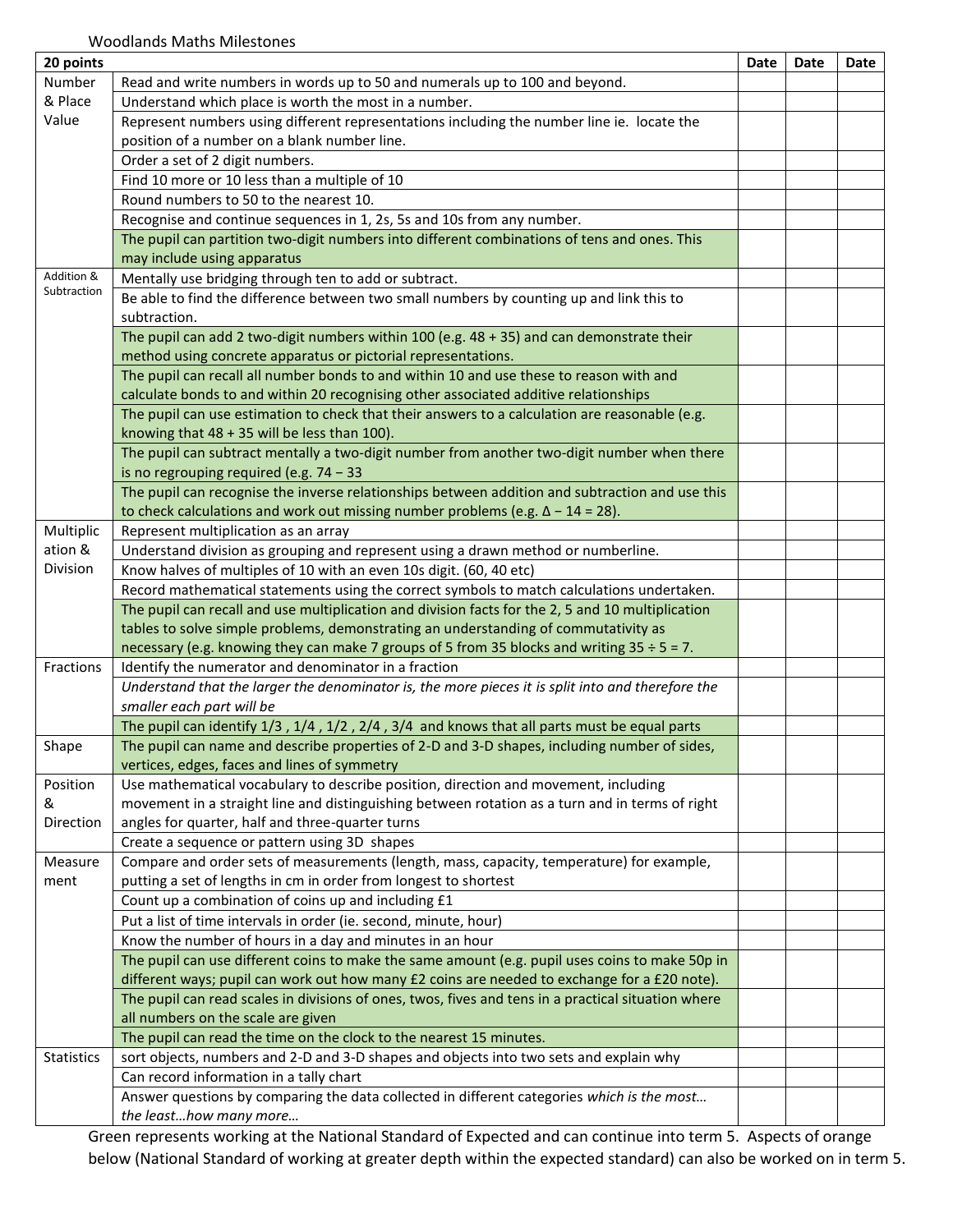| 22 points         |                                                                                                     | Date | Date | Date |
|-------------------|-----------------------------------------------------------------------------------------------------|------|------|------|
| Number            | Count in steps of 2, 3, and 5 from 0, and in tens from any number, forward and backward             |      |      |      |
| & Place           | Read and write numbers to at least 100 in numerals and in words                                     |      |      |      |
| Value             | Recognise the place value of each digit in a two-digit number (tens, ones)                          |      |      |      |
|                   | Identify, represent and estimate numbers using different representations, including the number      |      |      |      |
|                   | line (ie estimate where 65 would be on a number line 1-100)                                         |      |      |      |
|                   | Partition numbers in different ways (e.g. $23 = 20 + 3$ and $23 = 10 + 13$ )                        |      |      |      |
|                   | Compare and order numbers from 0 up to 100; use $\lt$ , $>$ and = signs                             |      |      |      |
|                   | Round numbers to at least 100 to the nearest 10                                                     |      |      |      |
|                   | Describe and extend simple sequences involving counting on or back in different steps               |      |      |      |
|                   | The pupil can use reasoning about numbers and relationships to solve more complex problems          |      |      |      |
|                   | and explain their thinking                                                                          |      |      |      |
|                   | The pupil can solve unfamiliar word problems that involve more than one step                        |      |      |      |
| Addition &        | Recall & use addition and subtraction facts to 20 fluently, derive and use related facts up to 100  |      |      |      |
| Subtraction       | Begin to use written addition and subtraction (ref. calculations policy)                            |      |      |      |
| Multiplic         | Show that multiplication of two numbers can be done in any order (commutative) and division         |      |      |      |
| ation &           | of one number by another cannot                                                                     |      |      |      |
| Division          | Derive and use doubles and halves of simple two-digit numbers without bridging boundaries           |      |      |      |
|                   | The pupil can use multiplication facts for 2,5 and 10 and make deductions outside known             |      |      |      |
|                   | multiplication facts (e.g. a pupil knows that multiples of 5 have one digit of 0 or 5 and uses this |      |      |      |
|                   | to reason that $18 \times 5$ cannot be 92 as it is not a multiple of 5).                            |      |      |      |
|                   | The pupil can use division facts to make deductions outside known division facts for 2,5 and 10     |      |      |      |
|                   | and make deductions outside known division facts                                                    |      |      |      |
| Fractions         | Understand that a fraction can describe part of a set                                               |      |      |      |
|                   | Find equivalent fractions of 1/2                                                                    |      |      |      |
|                   | Count on and back in steps of 1/2                                                                   |      |      |      |
| Shape             | Identify and describe the properties of 2-D shapes, including the number of sides and line          |      |      |      |
|                   | symmetry in a vertical line                                                                         |      |      |      |
|                   | Identify and describe the properties of 3-D shapes, the number of edges, vertices and faces         |      |      |      |
|                   | The pupil can describe similarities and differences of shape properties of 2d and 3d shapes,        |      |      |      |
|                   | using their properties                                                                              |      |      |      |
| Position          | Use mathematical vocabulary to describe position, direction and movement, including                 |      |      |      |
| &                 | movement in a straight line and distinguishing between rotation as a turn and in terms of right     |      |      |      |
| Direction         | angles for quarter, half and three-quarter turns (clockwise and anti-clockwise)                     |      |      |      |
|                   | Choose and use appropriate standard units to estimate and measure length/height in any              |      |      |      |
| Measure           | direction (m/cm); mass (kg/g); temperature (°C); capacity and volume (litres/ml) to the nearest     |      |      |      |
| ment              | appropriate unit, using rulers, scales, thermometers and measuring vessels                          |      |      |      |
|                   | Compare and order lengths, mass, volume/capacity and record the results using $>$ , < and =         |      |      |      |
|                   | Compare and sequence intervals of time                                                              |      |      |      |
|                   | The pupil can read the time on the clock to the nearest 5 minutes.                                  |      |      |      |
|                   | The pupil can read scales where not all numbers on the scale are given and estimate points in       |      |      |      |
|                   | between.                                                                                            |      |      |      |
| <b>Statistics</b> | Compare and sort objects, numbers and common 2-D and 3-D shapes and everyday objects                |      |      |      |
|                   | Interpret and construct simple pictograms, tally charts, block diagrams and simple tables           |      |      |      |
|                   | Ask and answer simple questions by counting the number of objects in each category and              |      |      |      |
|                   | sorting the categories by quantity including knowing totals and comparing categorical data          |      |      |      |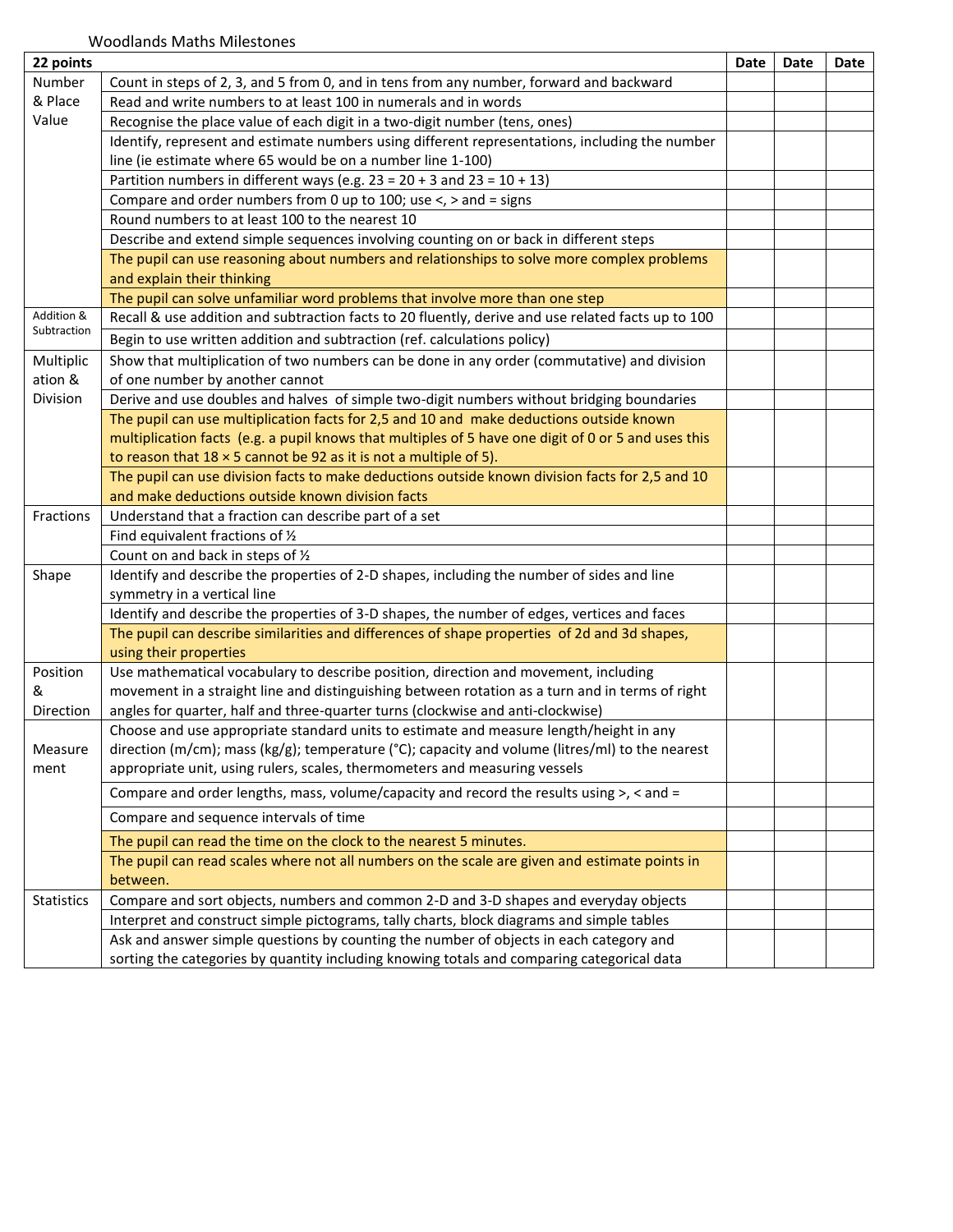| 24 points                      |                                                                                                  | Date | <b>Date</b> | Date |
|--------------------------------|--------------------------------------------------------------------------------------------------|------|-------------|------|
| Number                         | Count in steps of 50 and 100 from 0                                                              |      |             |      |
| & Place                        | Read and write multiples of 100 in words and numerals                                            |      |             |      |
| Value                          | Say which digit is in which place in 3 digit numbers.                                            |      |             |      |
|                                | Say which number is larger or smaller in a pair of 3 digit numbers.                              |      |             |      |
|                                | Say which number is larger or smaller in a pair of numbers with one decimal place.               |      |             |      |
|                                | Find 1, 10 or 100 more or less than any numbers up to 100                                        |      |             |      |
|                                | Identify the multiples of 10 or multiples of 100 which a number lies between (ie. 560 is between |      |             |      |
|                                | 500 and 600)                                                                                     |      |             |      |
|                                | Can explain what happens to a number when it is multiplied by 10 (digits move)                   |      |             |      |
|                                | Know the roman numeral for 1 and 5                                                               |      |             |      |
| Addition                       | Add 3 or 4 one digit numbers mentally                                                            |      |             |      |
| &                              | Add and subtract numbers mentally, including: - a three-digit number and ones                    |      |             |      |
| Subtracti                      | Use partitioning to add 2 two digit numbers mentally without bridging tens or 100                |      |             |      |
| on                             | Partition the smallest number when subtracting mentally without bridging 10 or 100 (i.e. 67 -    |      |             |      |
|                                | 22 subtract 20 then subtract 2)                                                                  |      |             |      |
|                                | Can find the difference between two 2 digit numbers.                                             |      |             |      |
|                                | Recall addition and subtraction facts for multiples of 10 which make 100                         |      |             |      |
|                                | Use a partitioning method to add 2 and 3 digit numbers                                           |      |             |      |
|                                | Use rounding to estimate the answer involving 2 digit numbers.                                   |      |             |      |
| Multiplic                      | Recall the 3 x table and related division facts                                                  |      |             |      |
| ation &                        | Understand division as sharing and grouping and use each appropriately                           |      |             |      |
| Division                       | Understand how multiplication and division statements can be represented using arrays            |      |             |      |
|                                | Derive doubles of all multiples of 10 to 100 and corresponding halves                            |      |             |      |
|                                | Multiply or divide a 2 digit number by a 1 digit number using known x facts mentally (2,3,5,10   |      |             |      |
|                                | times tables ie. 21 x 5)                                                                         |      |             |      |
|                                | Multiply or divide a 2 digit number by a 1 digit number using a drawn written method             |      |             |      |
| Fractions                      | Recognise thirds and fifths (ie. in a pictorial form)                                            |      |             |      |
|                                | Find $\frac{1}{2}$ % and % of sets of objects or numbers                                         |      |             |      |
|                                | Use pictorial representations to compare and order fractions using small denominators they are   |      |             |      |
|                                | familiar with.                                                                                   |      |             |      |
| Shape                          | Draw a 2D shape to match a given name                                                            |      |             |      |
|                                | Can recognise and count the angles in a shape                                                    |      |             |      |
|                                | Identify horizontal and vertical lines                                                           |      |             |      |
| Position &<br><b>Direction</b> | Identify right angles in objects and the world around them.                                      |      |             |      |
|                                | Locate a given square in a grid labelled with letters and numbers. (put your finger in A3)       |      |             |      |
| Measure                        | Estimate and measure temperature to the nearest 10 degrees with a thermometer                    |      |             |      |
| ment                           | Understand perimeter is a measure of distance around the boundary of a shape and be able to      |      |             |      |
|                                | identify what the perimeter of a shape is.                                                       |      |             |      |
|                                | Tell the time to the nearest 5 minutes on the 12 hour clock using am / pm accurately             |      |             |      |
|                                | Understand the 'hour' numbers on the 24 hour clock and match up to am/pm on the 12hr clock.      |      |             |      |
|                                | Know the number of days in a year and leap year.                                                 |      |             |      |
|                                | Compare events and order them based on estimates of their duration.                              |      |             |      |
|                                | Count up amounts of money over £1 and record using a decimal point                               |      |             |      |
|                                | Give change from £1 by counting up or down in practical situations.                              |      |             |      |
| <b>Statistics</b>              | Use a venn diagram with practical objects to sort sort objects, numbers and common 2-D and 3-    |      |             |      |
|                                | D shapes and everyday objects                                                                    |      |             |      |
|                                | Solve one step problems about pictograms and tables with simple scaling. How many more?          |      |             |      |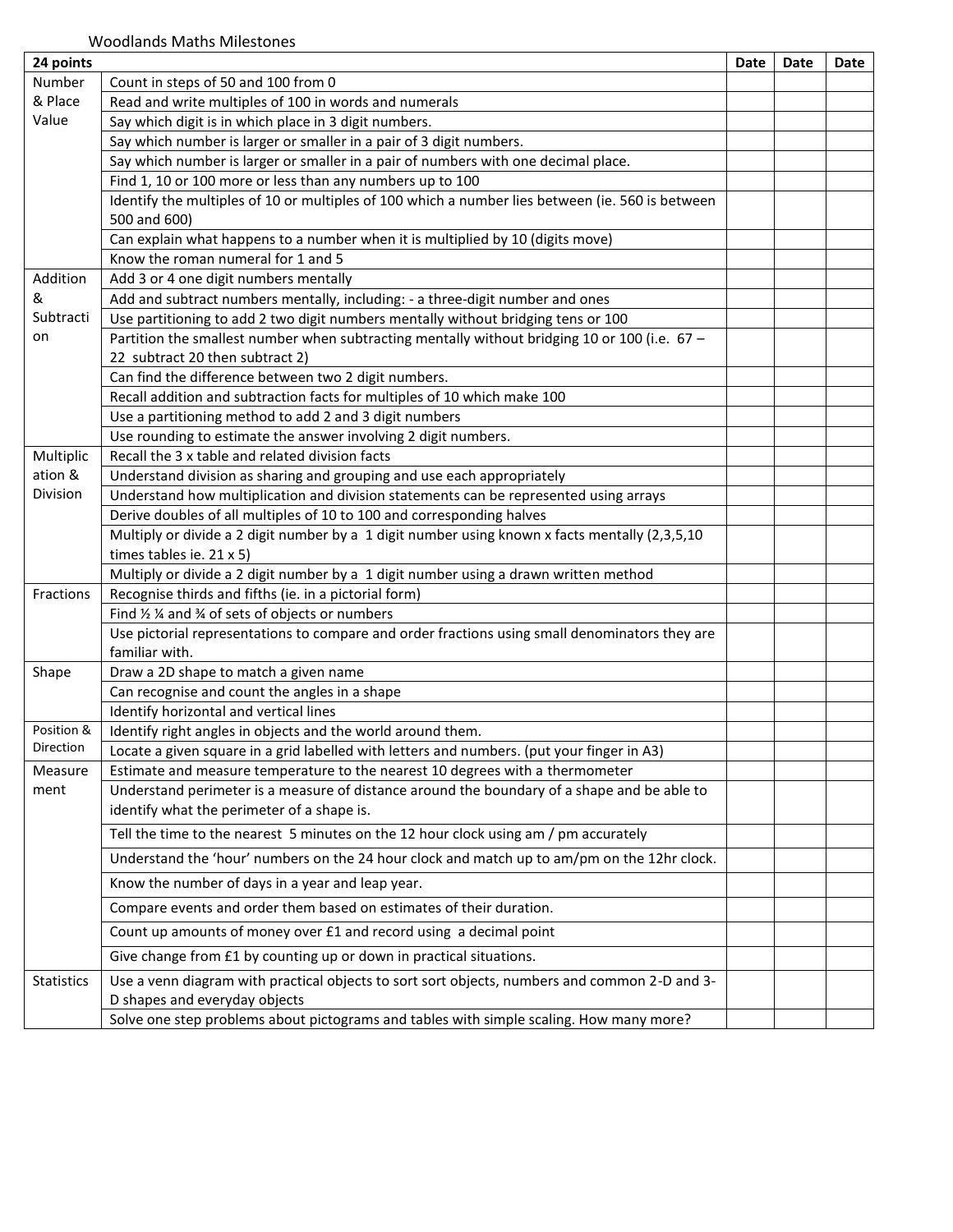| 26 points         |                                                                                                  | Date | Date | Date |
|-------------------|--------------------------------------------------------------------------------------------------|------|------|------|
| Number            | Recognise the value of digits in one decimal place                                               |      |      |      |
| & Place           | Read and write multiples of 100s and 10s up to 1000 in words and numerals.                       |      |      |      |
| Value             | Partition numbers into 100s, tens and ones.                                                      |      |      |      |
|                   | Order a set of 3 digit numbers where the largest places are all different digits.                |      |      |      |
|                   | Order a set of numbers with 1 decimal place                                                      |      |      |      |
|                   | Find 1, 10 or 100 more or less than a multiple of 10 up to 1000                                  |      |      |      |
|                   | Round a 3 digit number to the nearest 100.                                                       |      |      |      |
|                   | Can multiple any 1 or 2 digit number by 10                                                       |      |      |      |
|                   | Know roman numerals for 1-12                                                                     |      |      |      |
|                   | Describe and extend number sequences involving counting on or back in different steps            |      |      |      |
| Addition          | Use partitioning to add 2 two digit numbers mentally including bridging 10 or 100.               |      |      |      |
| &                 | Partition the smallest number when subtracting mentally including bridging 10 or 100 (le. 61 -   |      |      |      |
| Subtracti         | 22 subtract 20 then subtract 2)                                                                  |      |      |      |
| on                | Can find the difference between 2 close together 3 digit numbers                                 |      |      |      |
|                   | Add and subtract numbers mentally, including: - a three-digit number and tens                    |      |      |      |
|                   | Derive addition/ subtraction fact for multiples of 5 which make 100                              |      |      |      |
|                   | Use columnar method to add and subtract 2 digit numbers, including estimation                    |      |      |      |
| Multiplic         | Recall the 4x table and related division facts                                                   |      |      |      |
| ation &           | Understand that division is the inverse of multiplication and vice versa                         |      |      |      |
| Division          | Derive doubles of all 2 digit numbers and their corresponding halves                             |      |      |      |
|                   | Multiply or divide a 2 digit number by a 1 digit number using known x facts using an informal    |      |      |      |
|                   | written method (ie. partitioning)                                                                |      |      |      |
|                   | Multiply or divide a 2 digit number by a 1 digit number using known x facts mentally (2,3,4,5,10 |      |      |      |
|                   | times tables ie. $21 \times 5$ )                                                                 |      |      |      |
|                   | Use rounding to help estimate answers to x and divide questions.                                 |      |      |      |
| Fractions         | Recognise that tenths arise from dividing objects into 10 equal parts and in dividing one-digit  |      |      |      |
|                   | numbers or quantities by 10                                                                      |      |      |      |
|                   | Find tenths, thirds and fiths of sets of objects or numbers.                                     |      |      |      |
|                   | Represent equivalent fractions to 1/2, 1/4 and 3/4                                               |      |      |      |
|                   | Say which fraction from 2 with the same denominator is larger                                    |      |      |      |
|                   | Add 2 fractions with the same denominator                                                        |      |      |      |
|                   | Count on and back in steps of 1/4                                                                |      |      |      |
| Shape             | Identify pairs of perpendicular lines                                                            |      |      |      |
| Position          | Identify right angles in a shape.                                                                |      |      |      |
| &                 | Follow instructions to place an object or drawing in different positions on a grid labelled with |      |      |      |
| Direction         | letters and numbers. (put a red cube in A4 and a blue cube in A7)                                |      |      |      |
| Measure           | Compare a wider range of measurements including mm                                               |      |      |      |
| ment              | Find the perimeter of a shape using non standard measures ie. how many blocks it is.             |      |      |      |
|                   | Begin to the tell the time to the nearest minute for time 'past' the hour.                       |      |      |      |
|                   | Tell the time on the 24 hour clock to the nearest 5 minutes.                                     |      |      |      |
|                   | Know the number of seconds in a minute.                                                          |      |      |      |
|                   | Use a timer or clock to 'time' the duration of an event to the nearest minute.                   |      |      |      |
|                   | Record/compare time in terms of minutes and hours                                                |      |      |      |
|                   | Count up amounts of money over £1 where 0 is a place holder and record correctly using a         |      |      |      |
|                   | decimal point. (£1.09, £1.90)                                                                    |      |      |      |
|                   | Find change over £1 in practical situations.                                                     |      |      |      |
| <b>Statistics</b> | Use a venn diagram(written) to sort objects, numbers and common 2-D and 3-D shapes and           |      |      |      |
|                   | everyday objects                                                                                 |      |      |      |
|                   | Present data in bar charts.                                                                      |      |      |      |
|                   | Solve one step problems involving bar charts with simple scaling and pictograms counting in 2s.  |      |      |      |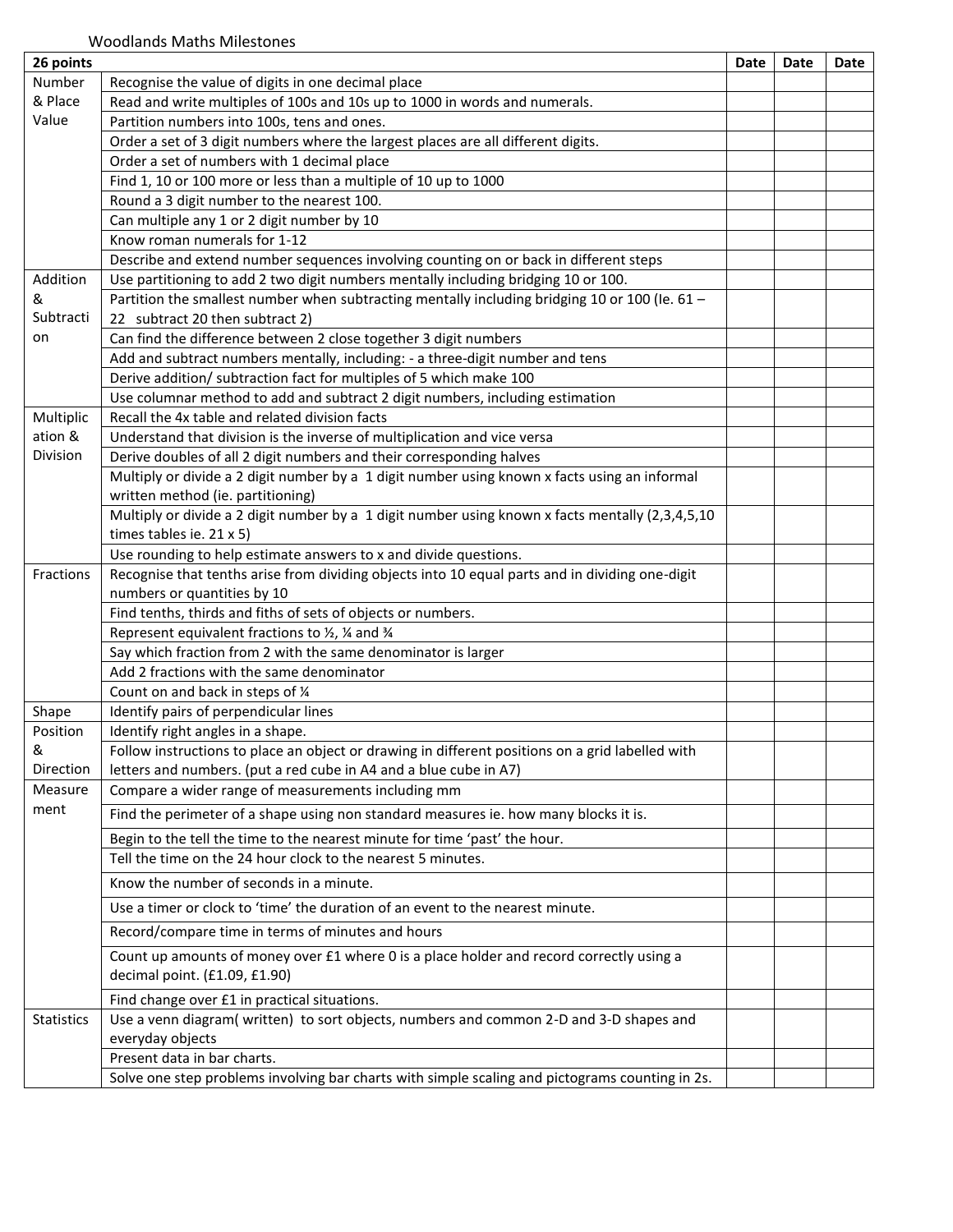| 28 points         |                                                                                                    | Date | Date | Date |
|-------------------|----------------------------------------------------------------------------------------------------|------|------|------|
| Number            | Read and write numbers up to 1000 in numerals and in words                                         |      |      |      |
| & Place           | Identify, represent and estimate numbers using different representations (including the number     |      |      |      |
| Value             | line)                                                                                              |      |      |      |
|                   | Recognise the place value of each digit in a three-digit number (hundreds, tens, ones)             |      |      |      |
|                   | Identify the value of each digit to one decimal place                                              |      |      |      |
|                   | Partition numbers in different ways (e.g. $146 = 100 + 40 + 6$ and $146 = 130 + 16$ )              |      |      |      |
|                   | Compare and order numbers up to 1000                                                               |      |      |      |
|                   | Compare and order numbers with one decimal place                                                   |      |      |      |
|                   | Round numbers to at least 1000 to the nearest 10 or 100                                            |      |      |      |
|                   | Find the effect of multiplying a one- or two-digit number by 10 and 100, identify the value of     |      |      |      |
|                   | the digits in the answer                                                                           |      |      |      |
| Addition          | Choose the correct method to subtract                                                              |      |      |      |
| &                 | Understand number bonds to 100 (multiples of 5 and 10)                                             |      |      |      |
| Subtracti         | Derive and use addition and subtraction facts for multiples of 100 totalling 1000                  |      |      |      |
| on                | Add and subtract numbers mentally, including: - a three-digit number and ones; - a three-digit     |      |      |      |
|                   | number and tens; - a three-digit number and hundreds                                               |      |      |      |
|                   | Add and subtract numbers with up to three digits, using formal written methods of columnar         |      |      |      |
|                   | addition and subtraction including estimation and inverse to check.                                |      |      |      |
| Multiplic         | Choose an appropriate strategy to solve a calculation based upon the numbers involved              |      |      |      |
| ation &           | Understand that division is the inverse of multiplication and vice versa                           |      |      |      |
| Division          | Recall and use multiplication and division facts for the 3, 4, 8, 50 and 100                       |      |      |      |
|                   | Derive and use doubles of all numbers to 100 and corresponding halves                              |      |      |      |
|                   | Derive and use doubles of all multiples of 50 to 500                                               |      |      |      |
|                   | Use mental or written method (ref. calculations policy)                                            |      |      |      |
|                   | Use estimation to check answers to calculations and determine, in the context of a problem, an     |      |      |      |
|                   | appropriate degree of accuracy                                                                     |      |      |      |
| Fractions         | Recognise that tenths arise from dividing objects into 10 equal parts and in dividing one-digit    |      |      |      |
|                   | numbers or quantities by 10                                                                        |      |      |      |
|                   | Recognise, find, use and write fractions of a discrete set of objects: unit fractions and non-unit |      |      |      |
|                   | fractions with small denominators                                                                  |      |      |      |
|                   | Recognise and show, using diagrams, equivalent fractions with small denominators                   |      |      |      |
|                   | Compare and order unit fractions, and fractions with the same denominators (including on a         |      |      |      |
|                   | number line)                                                                                       |      |      |      |
|                   | Count on and back in steps of $\frac{1}{2}$ , $\frac{1}{4}$ and $\frac{1}{3}$                      |      |      |      |
|                   |                                                                                                    |      |      |      |
| Shape             | identify whether angles are greater than or less than a right angle                                |      |      |      |
|                   | Identify horizontal and vertical lines and pairs of perpendicular and parallel lines               |      |      |      |
| Position          | Identify right angles, recognise that two right angles make a half-turn, three make three          |      |      |      |
| &                 | quarters of a turn and four a complete turn;                                                       |      |      |      |
| Direction         | Describe positions on a square grid labelled with letters and numbers                              |      |      |      |
| Measure           | Measure, compare, add and subtract: lengths (m/cm/mm); mass (kg/g); volume/capacity (l/ml)         |      |      |      |
| ment              | Continue to estimate and measure temperature to the nearest degree (°C) using thermometers         |      |      |      |
|                   | Measure the perimeter of simple 2-D shapes                                                         |      |      |      |
|                   | Tell and write the time from an analogue clock, including using Roman numerals from I to XII,      |      |      |      |
|                   | and 12-hour and 24-hour clocks                                                                     |      |      |      |
|                   | Estimate/read time with increasing accuracy to the nearest minute                                  |      |      |      |
|                   | Continue to recognise and use the symbols for pounds $(f)$ and pence (p) and understand that       |      |      |      |
|                   | the decimal point separates pounds/pence                                                           |      |      |      |
| <b>Statistics</b> | Use sorting diagrams including a Carroll diagram to compare and sort objects, numbers and          |      |      |      |
|                   | common 2-D and 3-D shapes and everyday objects                                                     |      |      |      |
|                   | Interpret and present data using bar charts, pictograms and tables.                                |      |      |      |
|                   | Solve one-step and two-step questions [for example, 'How many more?' and 'How many                 |      |      |      |
|                   | fewer?'] using information presented in scaled bar charts and pictograms and tables                |      |      |      |
|                   |                                                                                                    |      |      |      |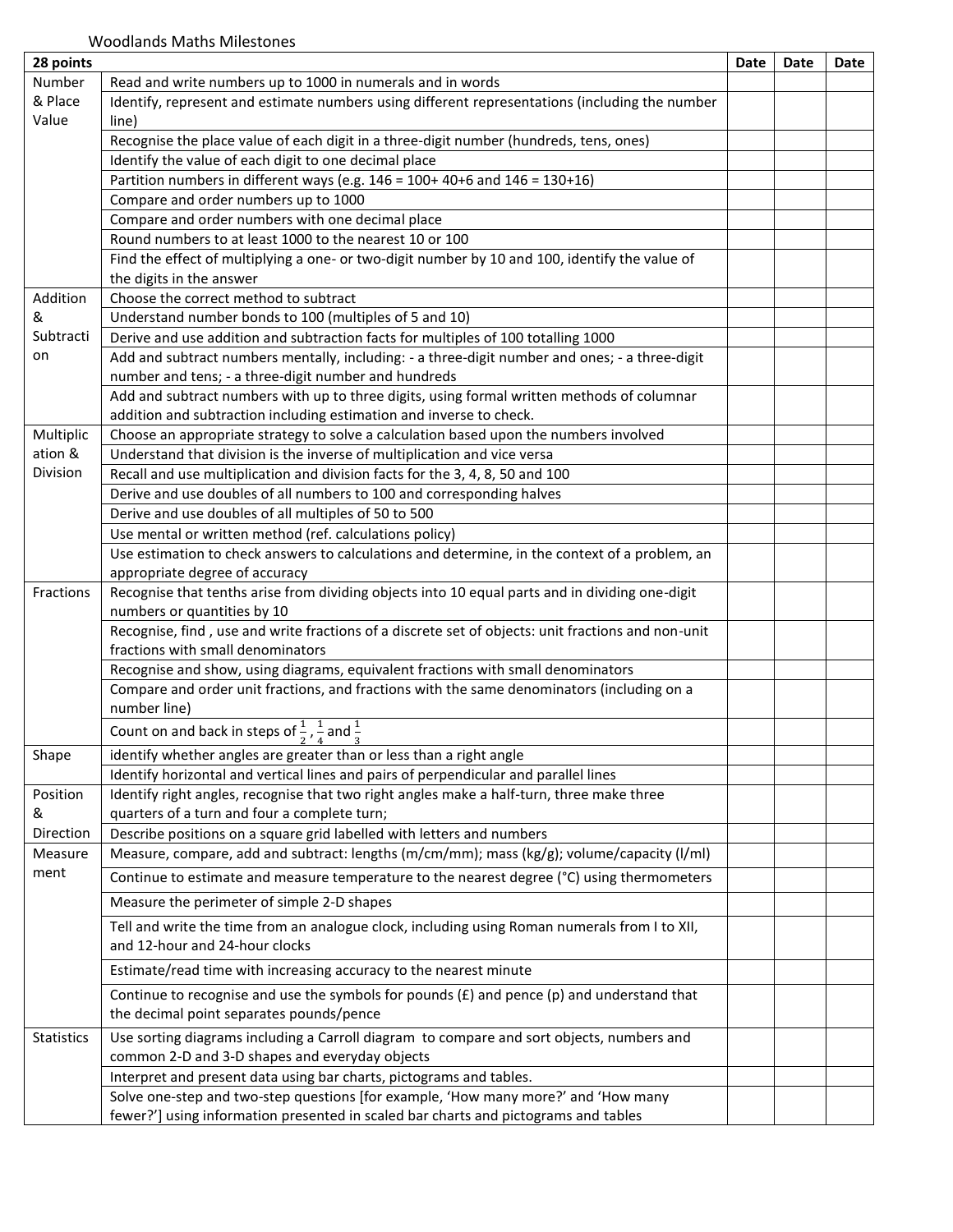| 30 points     |                                                                                                          | Date | Date | Date |
|---------------|----------------------------------------------------------------------------------------------------------|------|------|------|
| Number        | Understand that negative numbers go before zero.                                                         |      |      |      |
| & Place       | Give the value of each digit in a four digit number (thou, hund, ten, ones)                              |      |      |      |
| Value         | Say how many of each place there are in a number with 2 decimal places.                                  |      |      |      |
|               | Read and write some four digit numbers.                                                                  |      |      |      |
|               | Read and write numbers with 2 decimal places                                                             |      |      |      |
|               | Partition four digit numbers                                                                             |      |      |      |
|               | Identify or represent a given number on a number line (ie. 2500 on a number line in 1000s)               |      |      |      |
|               | Identify or represent a given number on a number line in tenths                                          |      |      |      |
|               | Say which number is largest given a pair of numbers beyond 1000                                          |      |      |      |
|               | Say which number is largest given a pair of numbers with 2 dp with different tenths.                     |      |      |      |
|               | Find 1, 10, 100 or 1000 more or less than a given number with a 4 digit number with no crossing          |      |      |      |
|               | boundaries.                                                                                              |      |      |      |
|               | Round a four digit numbers to the nearest 1000                                                           |      |      |      |
|               | Multiply and divide a one or two digit number by 10 and explain what effect.                             |      |      |      |
|               | Continue number sequences involving counting on or back in different steps, including                    |      |      |      |
|               | sequences with multiplication and division steps (that are known) where a rule is given.                 |      |      |      |
|               | Know the Roman Numeral symbols for 50 and 100 (L,C                                                       |      |      |      |
| Addition<br>& | Find a small difference between two 3 or 4 digit numbers by counting up (not crossing 100<br>boundaries) |      |      |      |
| Subtracti     | Mentally add combinations of 2 digit numbers including three 2 digit numbers.                            |      |      |      |
| on            | Recall pairs of multiples of 5 which make 100 and related subtraction facts                              |      |      |      |
|               | Add and subtract four digit using columnar(no carrying or exchanging)                                    |      |      |      |
|               | Be able to identify when a problem needs more than one step to solve it.                                 |      |      |      |
| Multiplic     | Be able to swap round a multiplication questions to make it easier (ie. by changing to a known           |      |      |      |
| ation &       | table) when calculating mentally.                                                                        |      |      |      |
| Division      | Count multiples of 6                                                                                     |      |      |      |
|               | Quickly recall all multiplication facts to 10 x 10                                                       |      |      |      |
|               | Use partitioning to double numbers beyond 100 and corresponding halves.                                  |      |      |      |
|               | Use the grid method to multiply 2 and 3 digit numbers by a 1 digit number.                               |      |      |      |
|               | Begin to use the 'bus stop' method to divide a 2 digit by a 1 digit number without remainders.           |      |      |      |
| Fractions     | Be able to recognise tenths and hundredths as a fraction out of 100                                      |      |      |      |
|               | Count on and back in steps of 1/10                                                                       |      |      |      |
|               | Be able to say which unit fraction is larger than another ie. 1/5 is larger than 1/10 linked to an       |      |      |      |
|               | understanding of what the denominator means.                                                             |      |      |      |
|               | Recognise and show using diagrams families of fraction equivalent to 1/2                                 |      |      |      |
|               | Can match a tenths fraction to its decimal equivalent ie. $4/10 = 0.4$                                   |      |      |      |
| Shape         | Can identify four sided shapes as quadrilaterals                                                         |      |      |      |
|               | Can identify one line of symmetry in any given 2d shape in any orientation                               |      |      |      |
|               | Can complete a simple pattern which has a line of symmetry                                               |      |      |      |
|               | Continue to identify horizontal and vertical lines and pairs of perpendicular and parallel lines in      |      |      |      |
|               | known shapes                                                                                             |      |      |      |
|               | Name acute and obtuse angles                                                                             |      |      |      |
| Position      | Locate the position of a given coordinate in the first quadrant (put your finger in 3,5)                 |      |      |      |
| &             | Follow instructions to plot the corners of a shape on a grid labelled with letters and numbers           |      |      |      |
| Direction     | and name the shape created.                                                                              |      |      |      |
|               | Correctly move objects left/right/ up /down on a grid                                                    |      |      |      |
| Measure       | Estimate and compare accurately using all units of measure previously taught to the nearest 1.           |      |      |      |
| ment          | Order a set of temperatures above 0 degrees.                                                             |      |      |      |
|               | Read digital time accurately on the 12 hour clock                                                        |      |      |      |
|               | Write larger amounts of money using decimal notation where 0 is a place holder (ie. £12.04)              |      |      |      |
|               | Convert hours to minutes                                                                                 |      |      |      |
|               | Measure the perimeter of any 2D shape in cm.                                                             |      |      |      |
|               | Understand that area is the space covered by a shape.                                                    |      |      |      |
|               | Convert units of measure using 'round' amounts ie. 5m = 500cm    5kg = 5000g                             |      |      |      |
| Statistics    | Use a Carroll diagram with 2 criteria to classify objects and shape based on properties and size         |      |      |      |
|               | Create a bar chart to present discrete data including drawing own axis and choosing scale.               |      |      |      |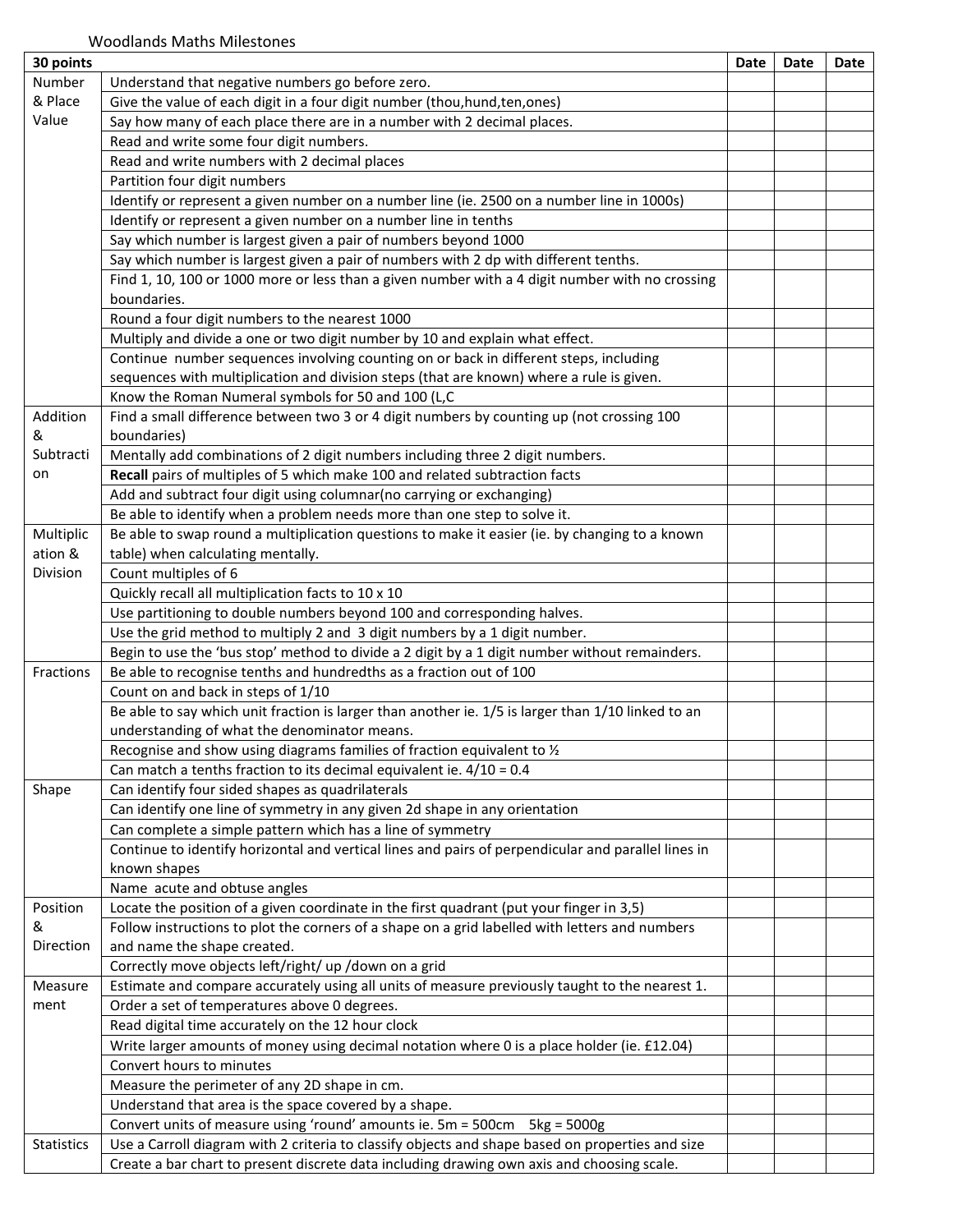| 32 points  |                                                                                                           | Date | Date | Date |
|------------|-----------------------------------------------------------------------------------------------------------|------|------|------|
| Number     |                                                                                                           |      |      |      |
| & Place    | Know that negative numbers go from right to left on a number line.                                        |      |      |      |
| Value      | Give the value each digit in a number to two dp (thousands , hundreds, tens, ones, tenths and             |      |      |      |
|            | hundredths.                                                                                               |      |      |      |
|            | Read and write numbers to 10,000                                                                          |      |      |      |
|            | Partition decimal numbers into tenths and hundredths                                                      |      |      |      |
|            | Identify or represent a given number on a number in including hundredths s (ie. 1.55 on a                 |      |      |      |
|            | number line marked in 10ths)                                                                              |      |      |      |
|            | Identify or represent a given number on a number line (ie.2455 on a number line marked in                 |      |      |      |
|            | 100s or 10s)                                                                                              |      |      |      |
|            | Order a set of 4 digit numbers                                                                            |      |      |      |
|            | Say which number is largest, given a pair of numbers with 2 dp with the same number of tenths.            |      |      |      |
|            | Find 1, 10, 100 or 1000 more or less than a given number with a 4 digit number including                  |      |      |      |
|            | crossing boundaries.                                                                                      |      |      |      |
|            | Round a four digit number to the nearest 10 or 100                                                        |      |      |      |
|            | Divide a one or two digit number by 100 and explain what effect.                                          |      |      |      |
|            | Describe number sequences involving counting on or back in different steps, including                     |      |      |      |
|            | sequences with multiplication and division steps (that are known).                                        |      |      |      |
| Addition   | Use near doubles including decimals when adding ie. (150+150)                                             |      |      |      |
| &          | Mentally add a pair of 3 digit numbers.                                                                   |      |      |      |
| Subtracti  | Derive pairs of decimal numbers to 1dp which make 1                                                       |      |      |      |
| on         | Add and subtract four digits involving carrying/exchanging using columnar method.                         |      |      |      |
|            | Able to check answer using a estimation method (using higher numbers)                                     |      |      |      |
|            | Can solve 2 steps problems with guidance to identify the operations required.                             |      |      |      |
| Multiplic  | Recognise factor pairs that match a multiplication answer (ie. $5 x = 30$ )                               |      |      |      |
| ation &    | Quickly recall division and multiplication facts up to 12 x 12                                            |      |      |      |
| Division   | Use partitioning to double numbers beyond 1000 and corresponding halves.                                  |      |      |      |
|            | Begin to use formal written multiplication to multiply by a single digit. (without grid)                  |      |      |      |
|            | Use the bus stop method to divide a 2 or 3 digit by a 1 digit number without remainders.                  |      |      |      |
| Fractions  | Know how many 100 <sup>th</sup> in 1 tenth.                                                               |      |      |      |
|            | Count on and back in steps of 1/5 and 1/3                                                                 |      |      |      |
|            | Be able to order known fractions from previous years on a number line (1/2 % 3/4 1/5 1/10 etc)            |      |      |      |
|            | Recognise and show using diagrams families of fraction equivalent to % and %                              |      |      |      |
|            | Can match a hundredths fraction to its decimal equivalent ie. 55/100 = 0.55                               |      |      |      |
| Shape      | Can identify a given quadrilateral or triangle                                                            |      |      |      |
|            | Can I identify more than one line of symmetry in a given shape.                                           |      |      |      |
|            | Complete a shape with a given vertical or horizontal line of symmetry.                                    |      |      |      |
|            | Continue to identify horizontal and vertical lines and pairs of perpendicular and parallel lines in       |      |      |      |
|            | known shapes                                                                                              |      |      |      |
|            | Identify acute and obtuse angles in a given shape.                                                        |      |      |      |
| Position & | Plot specified points as coordinates in the first quadrant and join them to make a shape.                 |      |      |      |
| Direction  | Identify which direction a position has been translated (left, right, up down) on a grid.                 |      |      |      |
| Measure    | Estimate and measure all units of measure previously taught including recording as decimals.              |      |      |      |
| ment       | Read digital time accurately on the 24 hour clock                                                         |      |      |      |
|            | Convert minutes to seconds                                                                                |      |      |      |
|            | Recognise and use knowledge of opposite sides when measuring the perimeter of a rectangle                 |      |      |      |
|            | (ie. knowing they only need to measure each opposite side once)                                           |      |      |      |
|            | Convert units of measure including '1/2' measures (ie. 450cm = $4\frac{1}{2}$ m $5\frac{1}{2}$ kg = 5500g |      |      |      |
|            | Estimate the area of an shape using non-standard measures (how many cubes?)                               |      |      |      |
|            | Write larger amounts of money using decimal notation where 0 is a place holder (ie. £102.04)              |      |      |      |
|            | Know that there are 100p pennies in £1                                                                    |      |      |      |
| Statistics | Interpret simple line graph stories ie. When the bath was full/empty etc.                                 |      |      |      |
|            | Draw a simple line graph to show the passing of time.                                                     |      |      |      |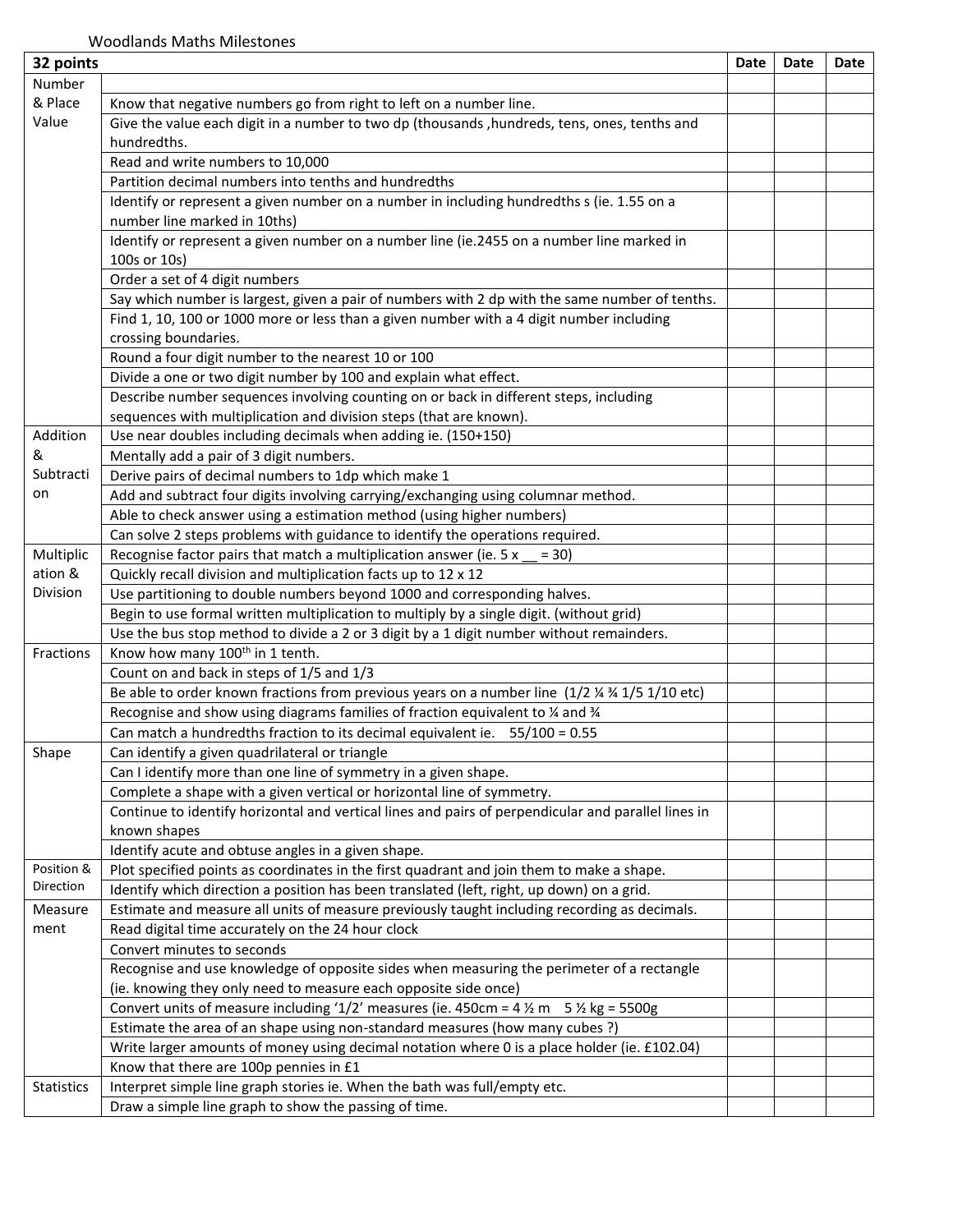| 34 points  |                                                                                                    | Date | Date | Date |
|------------|----------------------------------------------------------------------------------------------------|------|------|------|
| Number     | Count backwards through zero to include negative numbers                                           |      |      |      |
| & Place    | Count up and down in hundredths                                                                    |      |      |      |
| Value      | Read and write numbers to at least 10 000                                                          |      |      |      |
|            | Read and write numbers with up to two decimal places                                               |      |      |      |
|            | Recognise the place value of each digit in a four-digit number                                     |      |      |      |
|            | Identify the value of each digit to two decimal places                                             |      |      |      |
|            | Order and compare numbers beyond 1000                                                              |      |      |      |
|            | Order and compare numbers with the same number of decimal places up to two decimal places          |      |      |      |
|            | Find 0.1, 1, 10, 100 or 1000 more or less than a given number                                      |      |      |      |
|            | Round any number to the nearest 10, 100 or 1000                                                    |      |      |      |
|            | Round decimals (one decimal place) to the nearest whole number                                     |      |      |      |
|            | Find the effect of dividing a one- or two-digit number by 10 and 100, identifying the value of the |      |      |      |
|            | digits in the answer                                                                               |      |      |      |
|            | Read Roman numerals to 100 and know that over time, the numeral system changed to include          |      |      |      |
|            | the concept of zero and place value                                                                |      |      |      |
| Addition   | Choose an appropriate strategy to solve a calculation based upon the numbers involved (recall a    |      |      |      |
| &          | known fact, calculate mentally, use a jotting, written method)                                     |      |      |      |
| Subtracti  |                                                                                                    |      |      |      |
|            | Select a mental strategy appropriate for the numbers involved in the calculation                   |      |      |      |
| on         | Recall and use +/- facts for multiples of 100 totalling 1000                                       |      |      |      |
|            | Derive and use addition and subtraction facts for 1 and 10 (with decimal numbers to one dp)        |      |      |      |
|            | Add and subtract mentally combinations of two and three digit numbers and decimals to 1dp          |      |      |      |
|            | Add and subtract numbers with up to 4 digits and decimals using the formal written method.         |      |      |      |
|            | Solve addition and subtraction 2-step problems, deciding which operations and methods to use       |      |      |      |
| Multiplic  | Recognise and use factor pairs and commutativity in mental calculations                            |      |      |      |
| ation &    | Recall multiplication and division facts for multiplication tables up to $12 \times 12$            |      |      |      |
| Division   | Use partitioning to double or halve any number, including decimals to one decimal place            |      |      |      |
|            | Multiply two-digit and three-digit numbers by a one-digit number using formal written layout       |      |      |      |
|            | Divide numbers up to 3 digits by a one-digit number using the formal written method of short       |      |      |      |
|            | division and interpret remainders appropriately for the context                                    |      |      |      |
| Fractions  | Recognise, find and write fractions of a discrete set of objects including those with a range of   |      |      |      |
|            | numerators and denominators                                                                        |      |      |      |
|            | Recognise hundredths arise when dividing an object by one hundred and dividing tenths by ten       |      |      |      |
|            | Order unit fractions and fractions with the same denominators (including on a number line)         |      |      |      |
|            | Recognise and show families of common equivalent fractions (1/2 % 1/3 1/5 1/10)                    |      |      |      |
|            | Recognise and write decimal equivalents of any number of tenths or hundredths                      |      |      |      |
|            | Add and subtract fractions with different denominators                                             |      |      |      |
| Shape      | Compare and classify geometric shapes, including quadrilaterals and triangles.                     |      |      |      |
|            | Identify lines of symmetry in 2-D shapes presented in different orientations                       |      |      |      |
|            | Complete a simple symmetric figure with respect to a specific line of symmetry                     |      |      |      |
|            | Continue to identify horizontal and vertical lines and pairs of perpendicular and parallel lines   |      |      |      |
|            | Identify acute and obtuse angles and compare and order angles up to 180 by size                    |      |      |      |
| Position   | Describe positions on a 2-D grid as coordinates in the first quadrant                              |      |      |      |
| &          | Plot specified points and draw sides to complete a given polygon (when given coordinates)          |      |      |      |
| Direction  | Describe movements between positions as translations of a given unit to the left/right &           |      |      |      |
|            | up/down                                                                                            |      |      |      |
| Measure    | Estimate, compare and calculate different measures, including money in pounds and pence            |      |      |      |
| ment       | Order temperatures including those below 0°C                                                       |      |      |      |
|            | Measure & calculate the perimeter of a rectilinear figure (including squares) in cm & m            |      |      |      |
|            | Find the area of rectilinear shapes                                                                |      |      |      |
|            | Convert between different units of measure [e.g. kilometre to metre; hour to minute]               |      |      |      |
|            |                                                                                                    |      |      |      |
|            | Read, write and convert time between analogue and digital 12- and 24-hour clocks                   |      |      |      |
|            | Recognise that one hundred 1p coins equal £1 and that each coin is one hundredth of £1             |      |      |      |
| Statistics | Use a variety of sorting diagrams to compare and classify numbers and geometric shapes based       |      |      |      |
|            | on their properties and sizes                                                                      |      |      |      |
|            | Interpret and present discrete and continuous data using appropriate graphical methods,            |      |      |      |
|            | including bar charts, time graphs ie. At what time was the bath full.                              |      |      |      |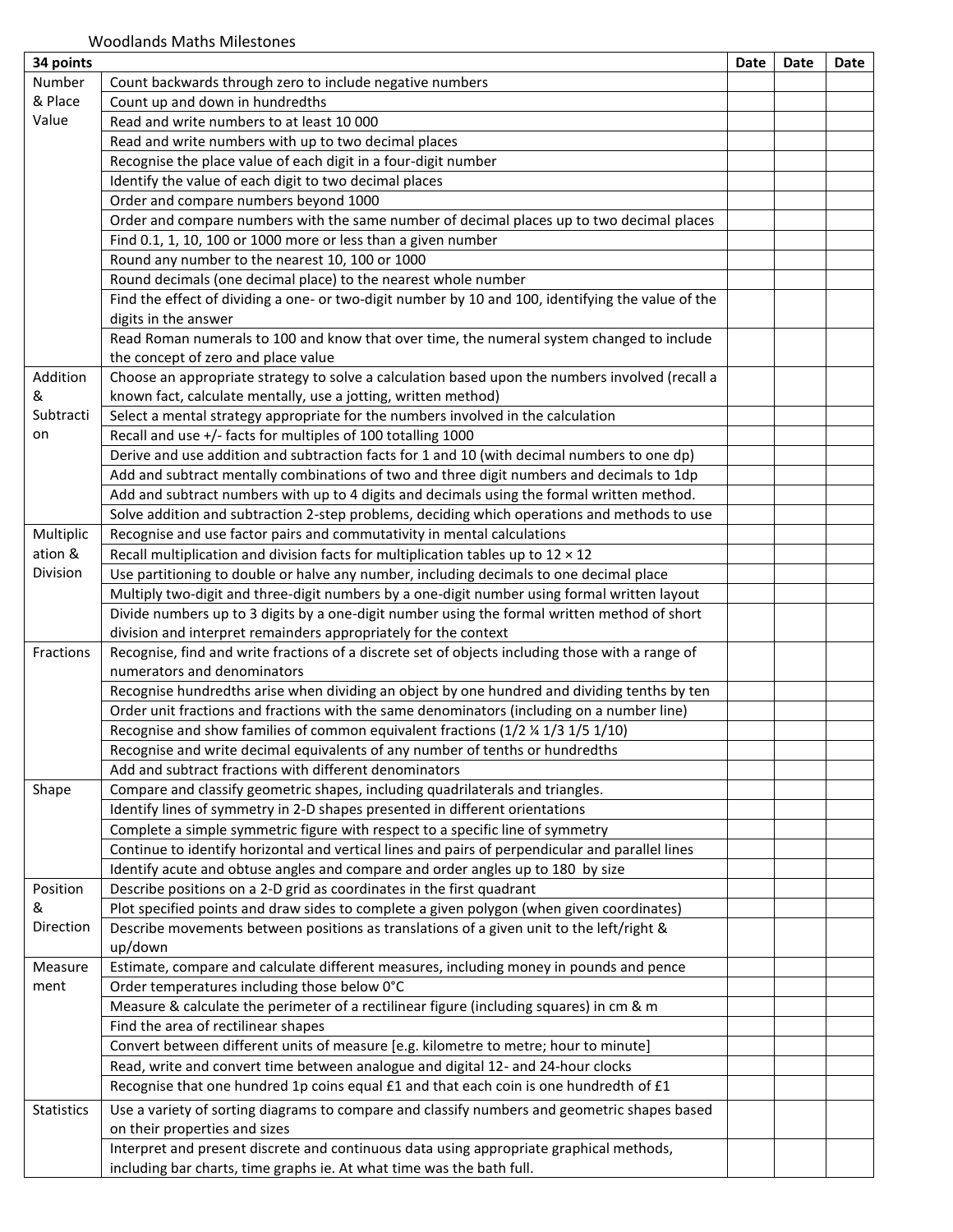| 36 points         |                                                                                                           | Date | Date | Date |
|-------------------|-----------------------------------------------------------------------------------------------------------|------|------|------|
| Number            | Count forwards or back in steps of 10,000                                                                 |      |      |      |
| & Place           | Count forwards and backwards in 10ths and 100ths from any number.                                         |      |      |      |
| Value             | Read, write, order and compare numbers to 100,000 and determine the value of each digit.                  |      |      |      |
|                   | Name each place and say how many is in each in a number with 3dp.                                         |      |      |      |
|                   | Find 1, 10, 100, 100 and other powers of 10 more or less than a given number from the above               |      |      |      |
|                   | number                                                                                                    |      |      |      |
|                   | Round the numbers above to the nearest 10, 100 1000, or 10 000                                            |      |      |      |
|                   | Multiply and divide whole numbers by 10 and 100                                                           |      |      |      |
|                   | Describe and extend number sequences using whole and decimal numbers (incl. $x \div$ )                    |      |      |      |
|                   | Say which is larger between 2 negative numbers.                                                           |      |      |      |
|                   | Know the roman numerals for 500 and 1000                                                                  |      |      |      |
| Addition          | Recall pairs of decimals to 1dp which make 1                                                              |      |      |      |
| &                 | Mentally add or subtract a multiple of 10, 100 or 1000 to a 5 digit number                                |      |      |      |
| Subtracti         | Add and subtract 5 digit numbers using columnar method.                                                   |      |      |      |
| on                | Add and subtract decimals to 2dp using columnar method                                                    |      |      |      |
|                   | Use the inverse operation to check answers.                                                               |      |      |      |
| Multiplic         | Know what a factor and a multiple is.                                                                     |      |      |      |
| ation &           | Know that a prime number has only two factors.                                                            |      |      |      |
| Division          | Derive square numbers and use notation                                                                    |      |      |      |
|                   | Use partitioning to double or halve any whole number covered in 'place value section'                     |      |      |      |
|                   | Use known facts to multiply a single digit by a two digit number mentally.                                |      |      |      |
|                   | Solve problems involving multiplication and division including using their knowledge of factors           |      |      |      |
|                   | and multiples, squares and cubes                                                                          |      |      |      |
|                   | Use formal method to multiply 4 digit numbers by a 1 digit number                                         |      |      |      |
|                   | Divide a number up to 4 digits using the formal 'bus stop' method involving remainders.                   |      |      |      |
| Fractions         | Represent mixed numbers and improper fractions as drawings                                                |      |      |      |
|                   |                                                                                                           |      |      |      |
|                   | Read and write decimal numbers as fractions (e.g. 0.71 = $\frac{71}{100}$ )                               |      |      |      |
|                   | Compare two fractions with denominators which are multiples of the same number                            |      |      |      |
|                   | Find equivalents to common non unit fractions ie. 5 <sup>th</sup> 10 <sup>th</sup> s                      |      |      |      |
|                   | Know that 1000 <sup>th</sup> s are fraction out of 1000                                                   |      |      |      |
|                   | Add and subtract fractions with denominators which are the same (without drawing)                         |      |      |      |
|                   | Be able to say two fractions with the same denominator which = $1$                                        |      |      |      |
|                   | Recognise the % symbol and understand it means 'number of parts per hundred'                              |      |      |      |
|                   | Know decimal equivalents to $\frac{1}{2}$ , $\frac{1}{4}$ , $\frac{1}{5}$ , $\frac{2}{5}$ , $\frac{4}{5}$ |      |      |      |
| Shape             | Understand the terms regular and irregular                                                                |      |      |      |
|                   | Know that opposite sides of a rectangle are parallel and equal.                                           |      |      |      |
|                   | Name a 3D shape from a 2D drawing of it.                                                                  |      |      |      |
|                   | Can name acute, obtuse and reflex angles by estimating.                                                   |      |      |      |
|                   | Draw a right angle and measure with a protractor.                                                         |      |      |      |
|                   | Recognise that a whole turn is 360° (angles at a point)                                                   |      |      |      |
|                   | Describe the properties of different types of triangle.                                                   |      |      |      |
| Position          | Locate a position on the first quadrant of a four quadrant of coordinate gird. (point to 3,5)             |      |      |      |
| Direction         | Describe what happens when a shape is translated or reflected                                             |      |      |      |
| Measure           | Use the correct standard units when measuring length and mass                                             |      |      |      |
| ment              | Understand the difference between liquid volume and solid volume                                          |      |      |      |
|                   | Continue to order temperatures including those below 0°                                                   |      |      |      |
|                   | Using knowledge of multiplying and dividing by 10 to convert between cm and mm                            |      |      |      |
|                   | Name some imperial units of measure                                                                       |      |      |      |
|                   | Calculate the perimeter of compound shapes where all sides are given.                                     |      |      |      |
|                   | Understand that area is measured in metre or centimetres squared.                                         |      |      |      |
|                   | Solve simple problems involving converting between time                                                   |      |      |      |
|                   | Use the correct standard units when measuring length and mass                                             |      |      |      |
| <b>Statistics</b> | Create own carroll diagram to sort any given data.                                                        |      |      |      |
|                   | Complete, read and interpret data in a variety of tables                                                  |      |      |      |
|                   | Calculate and interpret the mode.                                                                         |      |      |      |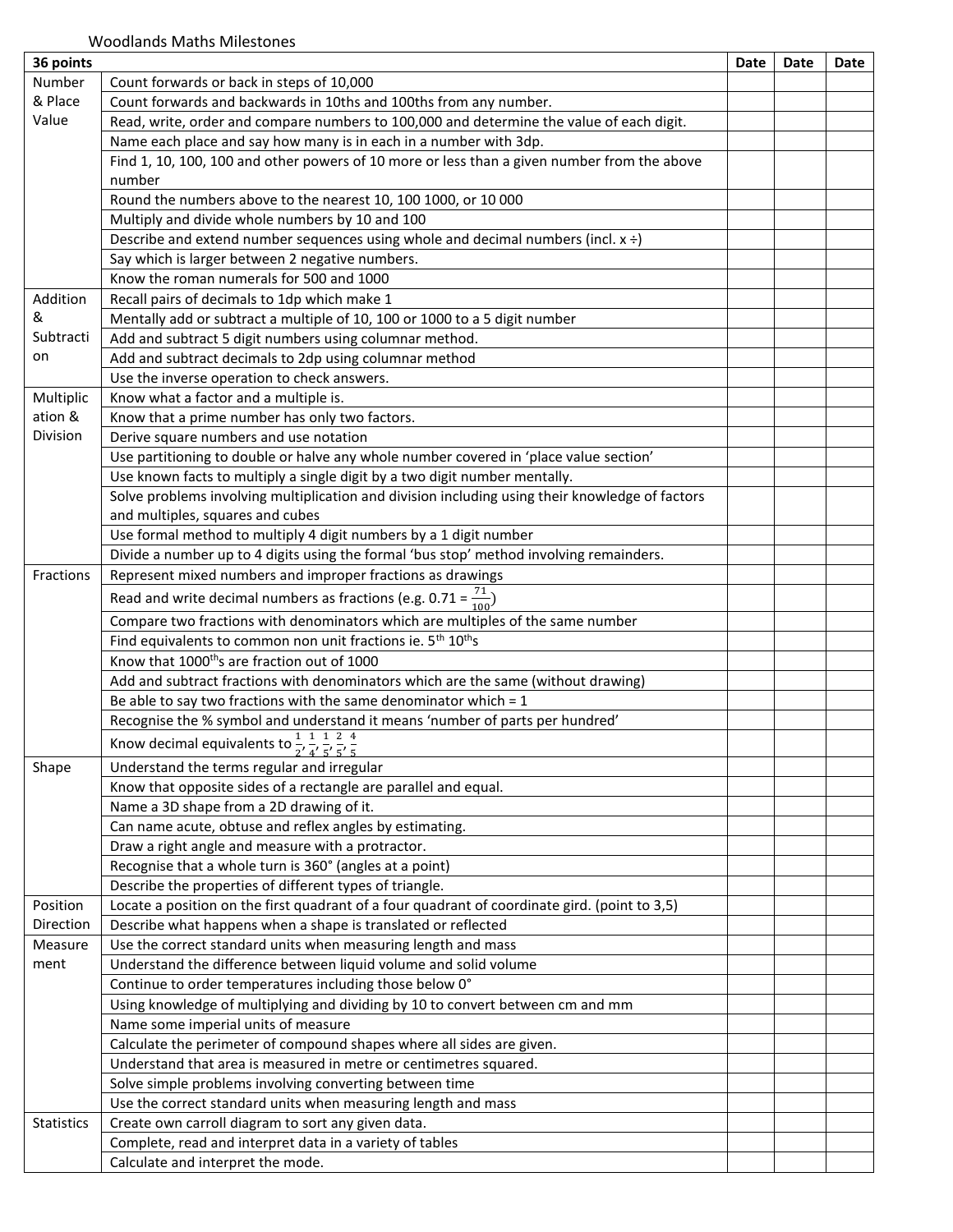| Number<br>Count forwards or back in steps of 100,000                                                         |  |
|--------------------------------------------------------------------------------------------------------------|--|
| & Place<br>Count forwards and back in steps of 0.2 or 0.02                                                   |  |
| Value<br>Read, write, order and compare 5 digit numbers.                                                     |  |
| Say the value of digits in a number with 3dp and say which one is larger than another in a pair.             |  |
| Find 1, 10, 100, 100 and other powers of 10 more or less than a given number                                 |  |
| Round the numbers above to the nearest 10, 100 1000, 10,000 or 100,000                                       |  |
| Round decimals with 2dp to the nearest whole number.                                                         |  |
| Multiply and divide decimals by 10 and 100                                                                   |  |
| Interpret negative numbers in the context of temperature (ie. say which temp is colder)                      |  |
| Read roman numerals to 1000                                                                                  |  |
| Addition<br>Recall pairs of decimals to 1dp which make 10                                                    |  |
| Derive and use pairs of decimals to 2dp which make 1<br>&                                                    |  |
| Subtracti<br>Mentally add or subtract a multiple of 10, 100 or 1000 to a 6 digit number                      |  |
| on<br>Add and subtract 6 digit numbers or 3+ numbers using columnar method.                                  |  |
| Add and subtract decimals to 2dp using columnar method.                                                      |  |
| Round numbers to help with estimating an answer (up to 6 digits)                                             |  |
| Multiplic<br>Be able to find at least one factor pair for a given number.                                    |  |
| ation &<br>Recall prime numbers up to 19                                                                     |  |
| Division<br>Recall square numbers to 144                                                                     |  |
| Use partitioning to double or halve any whole number covered in 'place value section'                        |  |
| Use known facts to divide a 2 digit number by a single digit number mentally.                                |  |
| Solve problems involving multiplication and division including using their knowledge of factors              |  |
| and multiples, squares and cubes                                                                             |  |
| Multiply a 3 or 4 digit number by a 2 digit number.                                                          |  |
| Divide a number up to 4 digits using the formal 'bus stop' method where the number has 0s.                   |  |
| Convert between mixed numbers and improper fractions using drawings.<br>Fractions                            |  |
| Count on and back in mixed number steps such as $1\frac{1}{6}$ with drawings to support understanding        |  |
| Order a set of fractions with denominators which are multiples of the same number.                           |  |
| Find equivalents to any non unit fractions                                                                   |  |
| Know how many 10 <sup>th</sup> and 100ths there are in a 1000 <sup>th</sup>                                  |  |
| Add and subtract fractions which do not have the same denominator                                            |  |
| Find fractions with denominators which are multiples of the same number which $= 1$                          |  |
| Write a % as a fraction out of 100 ie. 35% = 35/100                                                          |  |
| Know percentage equivalents of $\frac{1}{2}$ , $\frac{1}{4}$ , $\frac{1}{5}$ , $\frac{2}{5}$ , $\frac{4}{5}$ |  |
| Shape<br>Say whether a shape is regular or irregular.                                                        |  |
| Be able to give a missing opposite side of a rectangle.                                                      |  |
| Identify nets of cuboids and cubes                                                                           |  |
| Can estimate, measure and draw a given angle to the nearest 10 degrees                                       |  |
| Recognise that angles on a straight line add up to 180°                                                      |  |
| Describe the properties of different types of quadrilateral                                                  |  |
| Position<br>Draw a given point on the first quadrant of a four quadrant of coordinate gird. (point to 3,5)   |  |
| &<br>Reflect a shape on a coordinate grid n a mirror line parallel of the axis                               |  |
| Direction<br>Translate a shape in the first quadrant.                                                        |  |
| Read scales or other measuring equipment using standard measures for length and mass<br>Measure              |  |
| Estimate the capacity of a container using knowledge of ml and litres.<br>ment                               |  |
| Continue to order temperatures including those below 0°C                                                     |  |
| Use knowledge of multiplying and dividing by 100 to convert between m and cm                                 |  |
| Calculate the perimeter of compound shapes by finding 1 missing side.                                        |  |
| Calculate the area of a rectangle and use cm and m squared to record this.                                   |  |
| Match comparable imperial and metric units of measure (ie. km and miles)                                     |  |
| Convert times in different units into the same unit so they can solve a problem                              |  |
| Statistics<br>Create and interpret 3 way Venn diagrams.                                                      |  |
| Calculate and interpret the range.                                                                           |  |
| Read and understand time tables for different purposes ie. Trains, appointments etc.                         |  |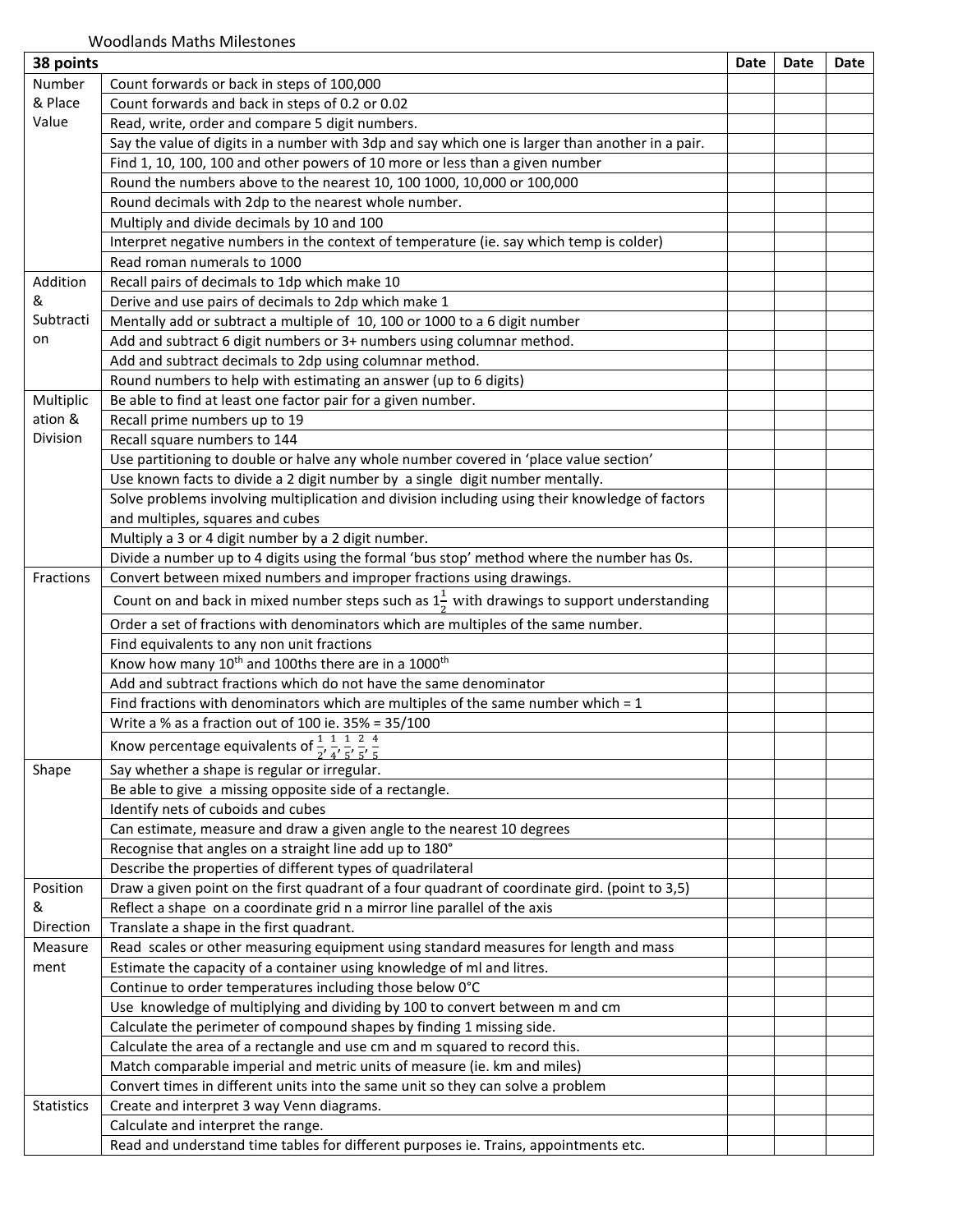| 40 points |                                                                                                                                                              | Date | Date | Date |
|-----------|--------------------------------------------------------------------------------------------------------------------------------------------------------------|------|------|------|
| Number    | Count forwards or backwards in steps of powers of 10 for any given number up to 1 000 000                                                                    |      |      |      |
| & Place   | Count forwards and backwards in decimal steps                                                                                                                |      |      |      |
| Value     | Read, write, order and compare numbers to at least 1 000 000 and determine the value of each                                                                 |      |      |      |
|           | digit                                                                                                                                                        |      |      |      |
|           | Read, write, order and compare numbers with up to 3 decimal places                                                                                           |      |      |      |
|           | Identify the value of each digit to three decimal places                                                                                                     |      |      |      |
|           | Identify represent and estimate numbers using the number line                                                                                                |      |      |      |
|           | Find 0.01, 0.1, 1, 10, 100, 100 and other powers of 10 more or less than a given number                                                                      |      |      |      |
|           | Round any number up to 1 000 000 to the nearest 10, 100, 1000, 10 000 and 100 000                                                                            |      |      |      |
|           | Round decimals with two decimal places to the nearest whole number and to one decimal place                                                                  |      |      |      |
|           | Multiply/divide whole numbers and decimals by 10, 100 and 1000                                                                                               |      |      |      |
|           | Interpret negative numbers in context, count on and back with positive and negative whole                                                                    |      |      |      |
|           | numbers, including through zero                                                                                                                              |      |      |      |
|           | Describe and extend number sequences including those with multiplication/division steps and                                                                  |      |      |      |
|           | where the step size is a decimal                                                                                                                             |      |      |      |
|           | Read Roman numerals to 1000 (M); recognise years written as such                                                                                             |      |      |      |
| Addition  | Choose an appropriate strategy to solve a calculation based upon the numbers involved                                                                        |      |      |      |
| &         | Select a mental strategy appropriate for the numbers involved in the calculation                                                                             |      |      |      |
| Subtracti | Recall and use addition and subtraction facts for 1 and 10                                                                                                   |      |      |      |
| on        | Derive and use addition and subtraction facts for 1                                                                                                          |      |      |      |
|           | Add and subtract numbers mentally with increasingly large numbers and decimals to two d.p                                                                    |      |      |      |
|           | Add and subtract whole numbers with more than 4 digits and decimals with two decimal places                                                                  |      |      |      |
|           | Use rounding to check answers to calculations and determine, in the context of a problem,                                                                    |      |      |      |
| Multiplic | Choose an appropriate strategy to solve a calculation based upon the numbers involved                                                                        |      |      |      |
| ation &   | Identify multiples and factors, including finding all factor pairs of a number, and common                                                                   |      |      |      |
| Division  | factors of two numbers                                                                                                                                       |      |      |      |
|           | Know and use the vocabulary of prime numbers, prime factors and composite (non-prime)                                                                        |      |      |      |
|           | numbers                                                                                                                                                      |      |      |      |
|           | Establish whether a number up to 100 is prime and recall prime numbers up to 19                                                                              |      |      |      |
|           | Recognise and use square $(2)$ and cube $(3)$ numbers, and notation                                                                                          |      |      |      |
|           |                                                                                                                                                              |      |      |      |
|           | Use partitioning to double or halve any number, including decimals to two decimal places<br>Multiply and divide numbers mentally drawing upon known facts    |      |      |      |
|           | Solve problems involving multiplication and division including using their knowledge of factors                                                              |      |      |      |
|           | and multiples, squares and cubes                                                                                                                             |      |      |      |
|           | Multiply numbers up to 4 digits by a one- or two-digit number using a formal written method,                                                                 |      |      |      |
|           | including long multiplication for two-digit numbers                                                                                                          |      |      |      |
|           | Divide numbers up to 4 digits by a one-digit number using the formal written method of short                                                                 |      |      |      |
|           | division and interpret remainders appropriately for the context                                                                                              |      |      |      |
| Fractions | Recognise mixed numbers and improper fractions and convert from one form to the other                                                                        |      |      |      |
|           |                                                                                                                                                              |      |      |      |
|           | Read and write decimal numbers as fractions (e.g. 0.71 = $\frac{71}{100}$ )                                                                                  |      |      |      |
|           | Count on and back in mixed number steps such as $1\frac{1}{2}$                                                                                               |      |      |      |
|           | Compare and order fractions whose denominators are all multiples of the same number                                                                          |      |      |      |
|           | Identify, name and write equivalent fractions of a given fraction, represented visually,                                                                     |      |      |      |
|           | Recognise and use thousandths and relate them to tenths, hundredths and decimal equivalents                                                                  |      |      |      |
|           | Add and subtract fractions with denominators that are the same and that are multiples of the                                                                 |      |      |      |
|           | same number (using diagrams)                                                                                                                                 |      |      |      |
|           | Write statements > 1 as a mixed number (e.g. $\frac{2}{5} + \frac{4}{5} = \frac{6}{5} = 1\frac{1}{5}$ )                                                      |      |      |      |
|           | Multiply proper fractions and mixed numbers by whole numbers, supported by materials and                                                                     |      |      |      |
|           |                                                                                                                                                              |      |      |      |
|           | diagrams<br>Recognise the per cent symbol (%) and understand that per cent relates to 'number of parts per                                                   |      |      |      |
|           | hundred', and write percentages as a fraction with denominator 100, and as a decimal                                                                         |      |      |      |
|           |                                                                                                                                                              |      |      |      |
|           | Solve problems which require knowing percentage and decimal equivalents of $\frac{1}{2}$ , $\frac{1}{4}$ , $\frac{1}{5}$ , $\frac{2}{5}$ , $\frac{4}{5}$ and |      |      |      |
|           | fractions with a denominator of a multiple of 10 or 25                                                                                                       |      |      |      |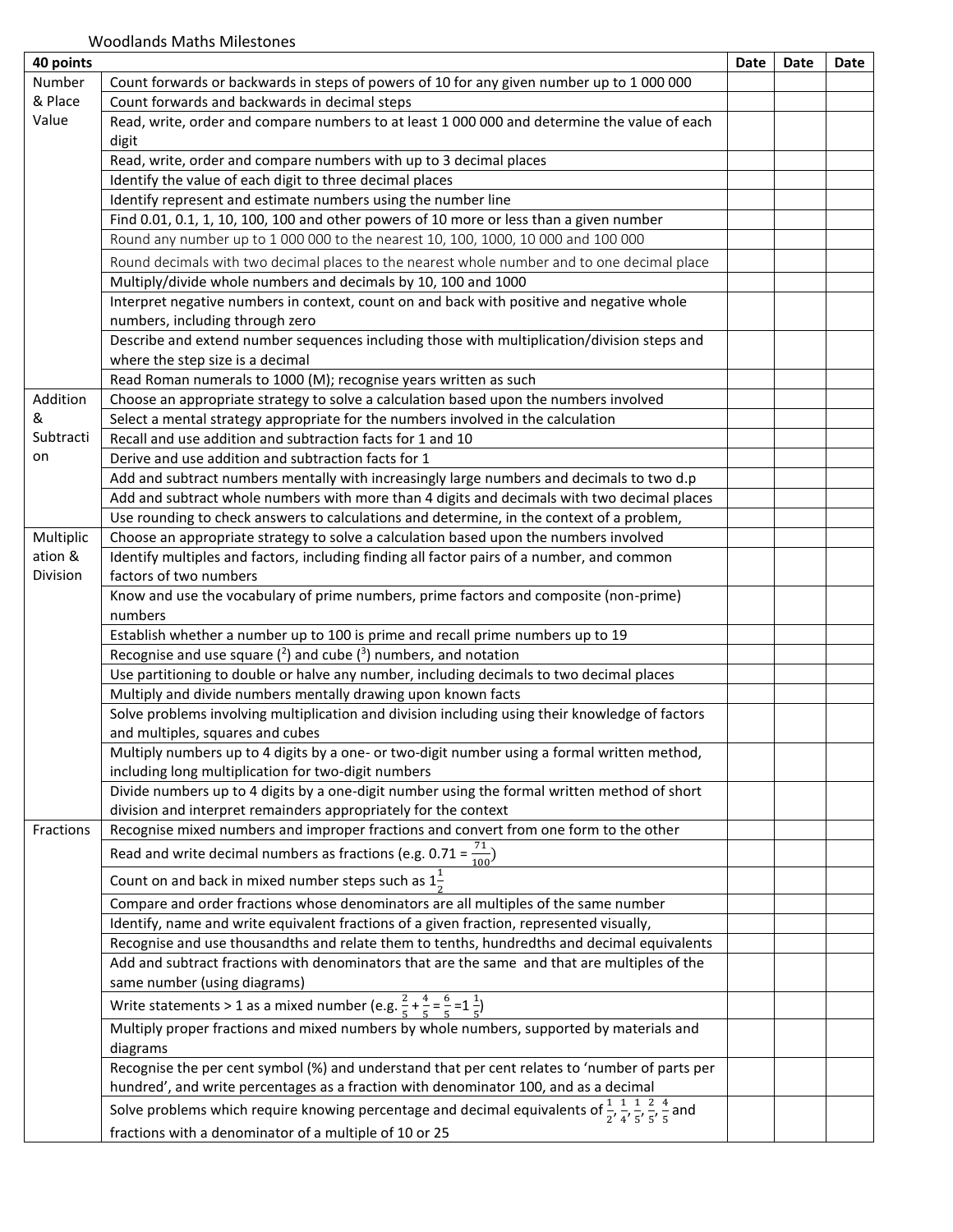Woodlands Maths Milestones

| Shape             | Distinguish between regular and irregular polygons based on reasoning about equal sides and                   |  |
|-------------------|---------------------------------------------------------------------------------------------------------------|--|
|                   | angles                                                                                                        |  |
|                   | Use the properties of rectangles to deduce related facts and find missing lengths and angles                  |  |
|                   | Identify 3-D shapes from 2-D representations                                                                  |  |
|                   | Know angles are measured in degrees: estimate and compare acute, obtuse and reflex angles                     |  |
|                   | Draw given angles, and measure them in degrees (°)                                                            |  |
|                   | Identify: angles at a point and one whole turn (total 360°) - angles at a point on a straight line            |  |
|                   | and half a turn (total 180°) - other multiples of 90°                                                         |  |
| Position          | Describe positions on the first quadrant of a coordinate grid                                                 |  |
| &                 | Plot specified points and complete shapes                                                                     |  |
| Direction         | Identify, describe (using coordinates) and represent the position of a shape following a                      |  |
|                   | reflection or translation, using the appropriate language, and know that the shape has not                    |  |
|                   | changed                                                                                                       |  |
| Measure           | Use, read and write standard units of length and mass                                                         |  |
| ment              | Estimate (and calculate) volume ((e.g., using $1 \text{ cm}^3$ blocks to build cuboids (including cubes)) and |  |
|                   | capacity (e.g. using water)                                                                                   |  |
|                   | Understand the difference between liquid volume and solid volume                                              |  |
|                   | Continue to order temperatures including those below 0°C                                                      |  |
|                   | Use knowledge of multiplying and dividing by 1000 to convert between km and m, g and kg, I                    |  |
|                   | and ml                                                                                                        |  |
|                   | Understand and use approximate equivalences between metric units and common imperial                          |  |
|                   | units such as inches, pounds and pints                                                                        |  |
|                   | Measure/calculate the perimeter of composite rectilinear shapes                                               |  |
|                   | Calculate and compare the area of rectangle, use standard units square centimetres (cm <sup>2</sup> ) and     |  |
|                   | square metres $(m2)$ and estimate the area of irregular shapes                                                |  |
|                   | Solve problems involving converting between units of time (using a wider range of conversions                 |  |
|                   | ie. years into days.)                                                                                         |  |
| <b>Statistics</b> | Complete and interpret information in a variety of sorting diagrams (including those used to                  |  |
|                   | sort properties of numbers and shapes)                                                                        |  |
|                   | Complete, read and interpret information in tables and timetables                                             |  |
|                   | Calculate and interpret the mode, median and range                                                            |  |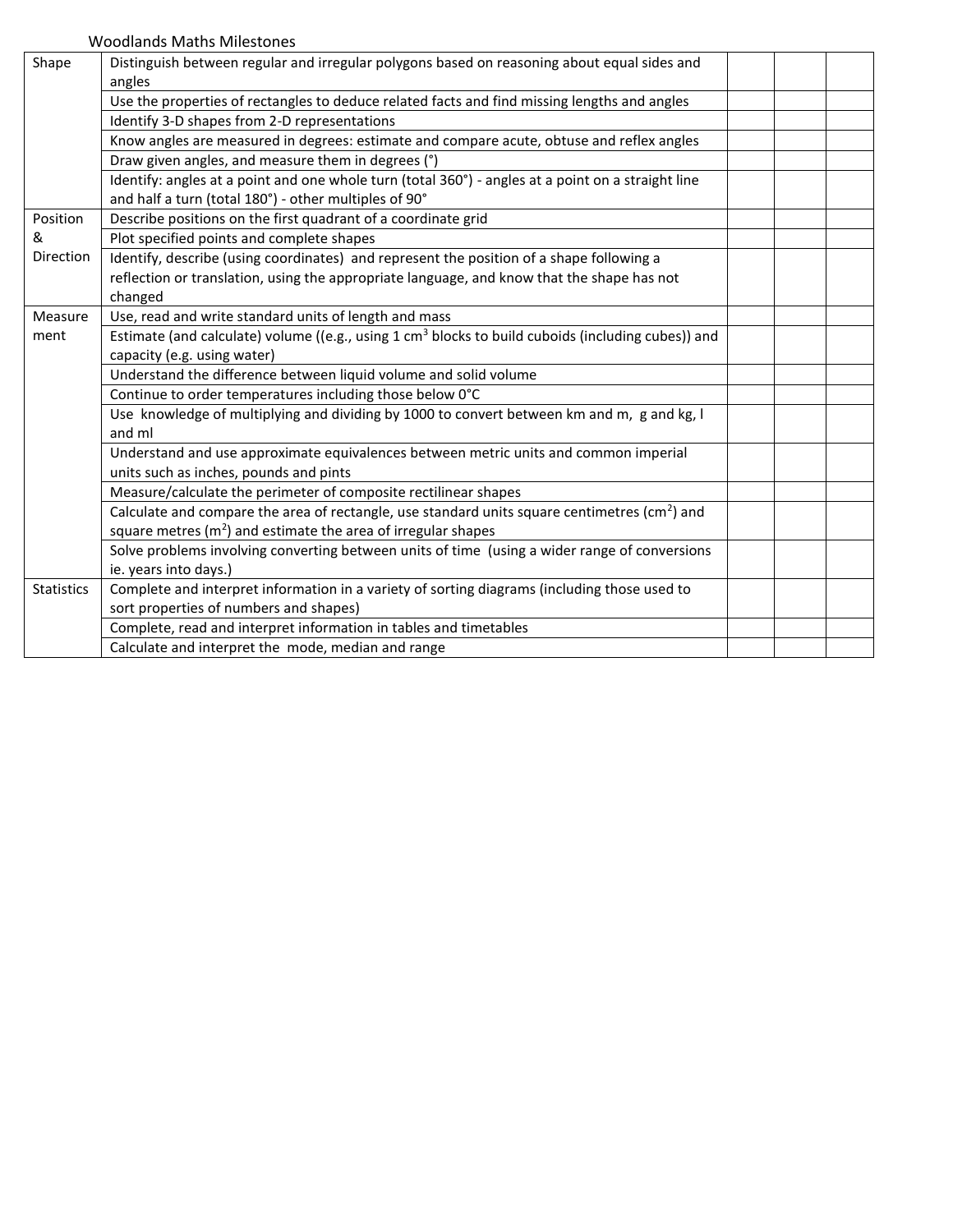| 42 points         |                                                                                              | Date | Date | Date |
|-------------------|----------------------------------------------------------------------------------------------|------|------|------|
| Number            | Count in steps of integers, decimals, powers of 10 related to number covered in this point   |      |      |      |
| & Place           | Read, write, numbers up to 1 000 000                                                         |      |      |      |
| Value             | Identify the value of each digit to three decimal places                                     |      |      |      |
|                   | Identify and represent numbers on a number line where only certain divisions are marked (ie. |      |      |      |
|                   | nearest 10 000 100 000 1 000 000)                                                            |      |      |      |
|                   | Choose the most appropriate place value when rounding to estimate with whole numbers         |      |      |      |
|                   | Round any number up to 1,000 000 to the nearest 10, 100, 1000, 10 000 , 100,000 and          |      |      |      |
|                   | 1,000,000                                                                                    |      |      |      |
|                   | Round decimals with three decimal places to the nearest whole number.                        |      |      |      |
|                   | Use the inverse to calculate missing number problems.                                        |      |      |      |
|                   | Understand that the calculation in a bracket needs to be done first                          |      |      |      |
|                   | Order and compare negative number and decimals with the same number of dp.                   |      |      |      |
| Addition          | Derive addition and subtraction facts for 1 with decimals to one decimal place               |      |      |      |
| &                 | Find 1, 10 and powers of 10 more/less than a given number (from the numbers covered in this  |      |      |      |
| Subtracti         | point)                                                                                       |      |      |      |
| on                | Use formal addition and subtraction methods with numbers up to 3dp                           |      |      |      |
|                   | Solve multi-step problems in contexts using addition and subtraction.                        |      |      |      |
| Multiplic         | Know and use simple divisibility rules to test if a number is prime                          |      |      |      |
| ation &           | Identify common factors and multiples                                                        |      |      |      |
| Division          | Use partitioning to double and half any number.                                              |      |      |      |
|                   | Multiply and divide numbers by 10, 100 and 1000 giving answers up to one decimal place.      |      |      |      |
|                   | Multiply multi-digit numbers up to 4 digits by a two-digit whole number using the formal     |      |      |      |
|                   | written method of long multiplication (ie. 385 x 22)                                         |      |      |      |
|                   | Multiply a one digit numbers with one decimal place by a whole number.                       |      |      |      |
|                   | Divide any 4 digit number by a 1 digit number using short division.                          |      |      |      |
|                   | Be able to display a remainder as a fraction (quotient)                                      |      |      |      |
| Fractions         | Be able to simplify one fraction by finding common factors.                                  |      |      |      |
|                   | Be able to find a common denominators and equivalent fractions.                              |      |      |      |
|                   | Add and subtract 2 proper fractions with the same and different denominators.                |      |      |      |
|                   | Can convert integers into fractions ie. $2 = 2/1$                                            |      |      |      |
|                   | Find multiples of 5% of a number.                                                            |      |      |      |
| Algebra           | Use letters/symbols to represent numbers in a formula                                        |      |      |      |
|                   | To be able to find 2 possible unknown in a simple formula                                    |      |      |      |
| Ratio             | Understand how to scale up and down in the same proportions.                                 |      |      |      |
|                   | Solve problems using relative sizes.                                                         |      |      |      |
| Shape             | Draw squares and rectangles accurately by constructing right angles.                         |      |      |      |
|                   | Understand what the circumference, radius and diameter of a circle is                        |      |      |      |
|                   | Make an accurate net for a cube and cuboid using measuring tools.                            |      |      |      |
|                   | Recognise and find missing angles when they meet at a point or on a straight line            |      |      |      |
|                   | Find missing angles in triangles, including isosceles and right angle.                       |      |      |      |
| Position          | Be able to draw and label a pair of axis in all four quadrants                               |      |      |      |
| and               | Draw and label rectangles (including squares, parallelograms in the first quadrant following |      |      |      |
| Direction         | coordinate instructions.                                                                     |      |      |      |
|                   | Reflect simple shapes                                                                        |      |      |      |
|                   | Predict the coordinates of a simple shape when it has been translated in the first quadrant. |      |      |      |
| Measure           | Convert between standard units of length, mass, volume and time using decimal notation       |      |      |      |
| ment              | Calculate both the area and perimeter of the same shape. (rectangles and rectilinear shapes) |      |      |      |
|                   | Say whether the temperature has risen or dropped between two negative temperatures.          |      |      |      |
| <b>Statistics</b> | Read from a simple pie chart and compare the data displayed                                  |      |      |      |
|                   | Construct and interpret a line graph with confidence.                                        |      |      |      |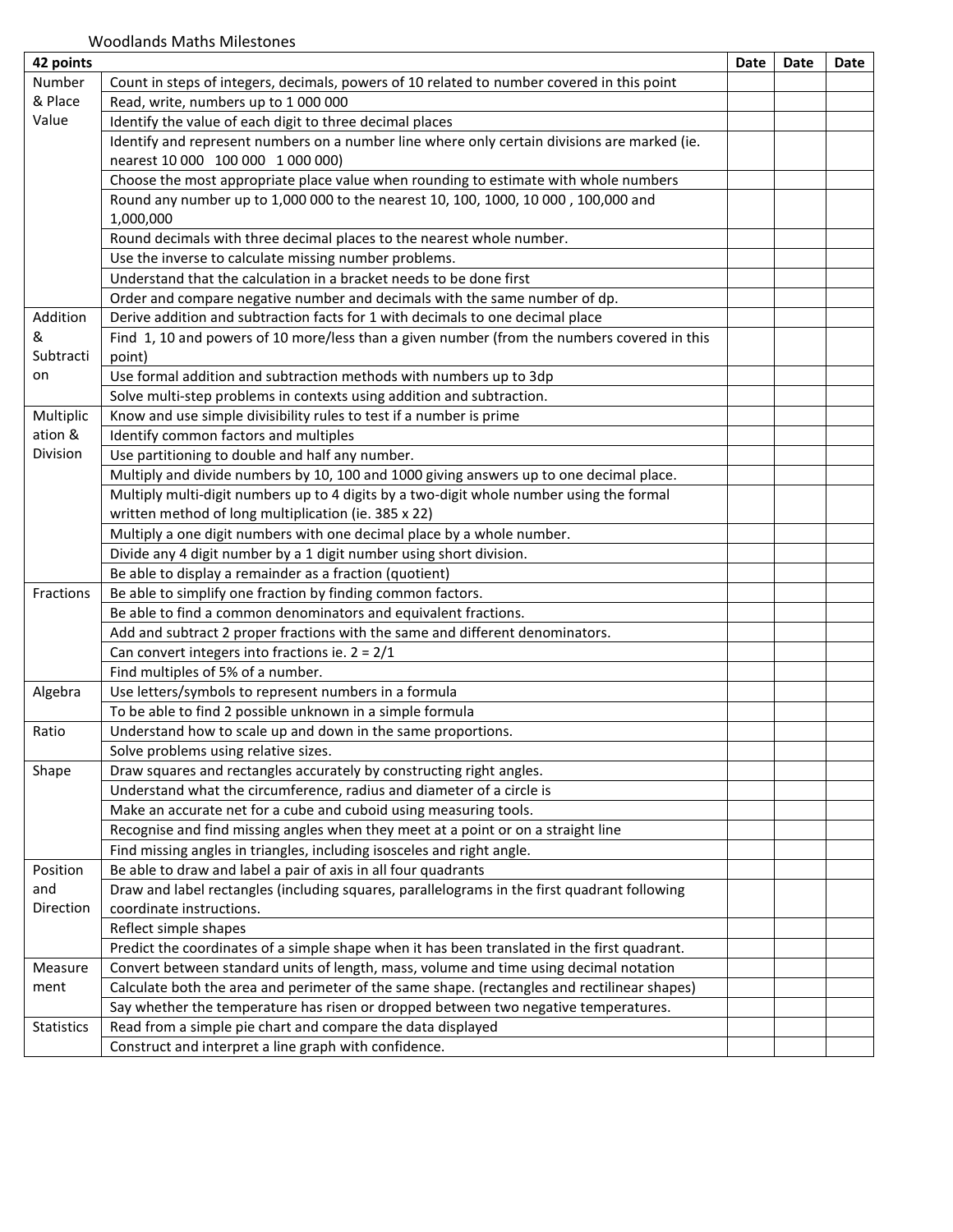| 44 points         |                                                                                                      | Date | Date | Date |
|-------------------|------------------------------------------------------------------------------------------------------|------|------|------|
| Number            | Determine the value of each digit up to 10 000 000                                                   |      |      |      |
| & Place           | Identify and represent numbers on a number line where only 2 divisions are given including           |      |      |      |
| Value             | decimals, negative numbers and 8 digit numbers.                                                      |      |      |      |
|                   | Order and compare decimals with a different number of dp.                                            |      |      |      |
|                   | Find 0.001, 0.01, 0.1 1, 10 and powers of 10 more/less than a given number (from the numbers         |      |      |      |
|                   | covered in this point)                                                                               |      |      |      |
|                   | Round numbers up to 10,000,000 to the nearest 10, 100, 1,000, 10,000, 100,000 and 1,000,000          |      |      |      |
|                   | Round decimals with three decimal places to the nearest whole number or one decimal places           |      |      |      |
|                   | Work backwards using inverse operations to find a missing number.                                    |      |      |      |
|                   | Calculate the difference between 2 negative numbers including non-integers ie. -1.5 to -.3.5         |      |      |      |
| Addition          | Recall and use addition and subtraction facts for 1 (with decimals to two decimal places)            |      |      |      |
| &                 | Use formal addition and subtraction methods with 2 or more numbers with different places ie.         |      |      |      |
| Subtracti         | decimal + whole number with 4 places.                                                                |      |      |      |
| on                | Solve multi-step problems in contexts using addition and subtraction.                                |      |      |      |
|                   | Use estimation to check answers to calculations and determine, in the context of a problem, an       |      |      |      |
|                   | appropriate degree of accuracy                                                                       |      |      |      |
| Multiplic         | Multiply and divide numbers by 10, 100 and 1000 giving answers up to two decimal places.             |      |      |      |
| ation &           | Choose an appropriate strategy (recall a known fact, calculate mentally, written method etc)         |      |      |      |
| Division          | Use understanding of factor pairs to identify larger square numbers.                                 |      |      |      |
|                   | Understand that indices (squared) etc need to be calculated before other operations.                 |      |      |      |
|                   | Multiply numbers with up to two decimal places by whole numbers                                      |      |      |      |
|                   | Divide any 4 digit number by a 2 digit number using formal long division.                            |      |      |      |
|                   | Divide a number where the remainder must be expressed as a decimal or a fraction                     |      |      |      |
|                   | Divide numbers up to 4 digits by a whole number and round up and down depending on the               |      |      |      |
|                   | context.                                                                                             |      |      |      |
| Fractions         | Recognise the decimal and % equivalents of common fractions ie. 1/5 2/5 1/3 3/10 1/8 etc             |      |      |      |
|                   | Compare and order fractions with a mixture of denominators                                           |      |      |      |
|                   | Compare and order fractions, decimals and percentages (including on a number line)                   |      |      |      |
|                   | Order a mixed set of fractions, decimals and % by using knowledge of equivalence.                    |      |      |      |
|                   | Add and subtract any 2 fractions (including mixed numbers and improper).                             |      |      |      |
|                   | Multiply and divide fractions (including dividing proper fractions by a whole number)                |      |      |      |
|                   | Find percentages of a number.                                                                        |      |      |      |
| Algebra           | Substitute values into a simple formula                                                              |      |      |      |
|                   | Solve problems algebraically                                                                         |      |      |      |
| Ratio             | When given a simple ratio use multiplication and division facts to solve a problem                   |      |      |      |
|                   | Solve problems involving ratio and the calculation of percentages                                    |      |      |      |
|                   |                                                                                                      |      |      |      |
|                   | Solve problems involving unequal sharing and grouping using knowledge of fractions and<br>multiples. |      |      |      |
| Shape             | Construct triangles and quadrilaterals using a ruler and a protractor                                |      |      |      |
|                   | Recognizing an accurate net for a cube and cuboid                                                    |      |      |      |
|                   | Identify angles on parallel lines and opposite angles.                                               |      |      |      |
|                   |                                                                                                      |      |      |      |
|                   | Find unknown angles in different types of triangle and quadrilaterals.                               |      |      |      |
| Position<br>&     | Describe the position of objects in the four quadrants of the coordinates grid                       |      |      |      |
| Direction         | Reflect, translate and transform shapes                                                              |      |      |      |
|                   | Predict missing co-ordinates of shapes on a grid                                                     |      |      |      |
|                   | Solve problems and draw diagrams involving scale factors.                                            |      |      |      |
| Measure           | Finding elapsed time and interpreting timetables.                                                    |      |      |      |
| ment              | Convert between standard units of length, mass, volume and time using decimal notation               |      |      |      |
|                   | Calculate the perimeter of shapes with the same area and vice versa                                  |      |      |      |
|                   | Calculate the area of a triangle and parallelogram.                                                  |      |      |      |
|                   | Calculate volume in cubic cm and metres.                                                             |      |      |      |
| <b>Statistics</b> | Calculate the mean of a larger set of data.                                                          |      |      |      |
|                   | Compare the data on two pie charts relating the fraction drawn to the size of the represented        |      |      |      |
|                   | group.                                                                                               |      |      |      |
|                   | Continue to complete and interpret information in a variety of sorting diagrams (including           |      |      |      |
|                   | sorting properties of numbers and shapes)                                                            |      |      |      |